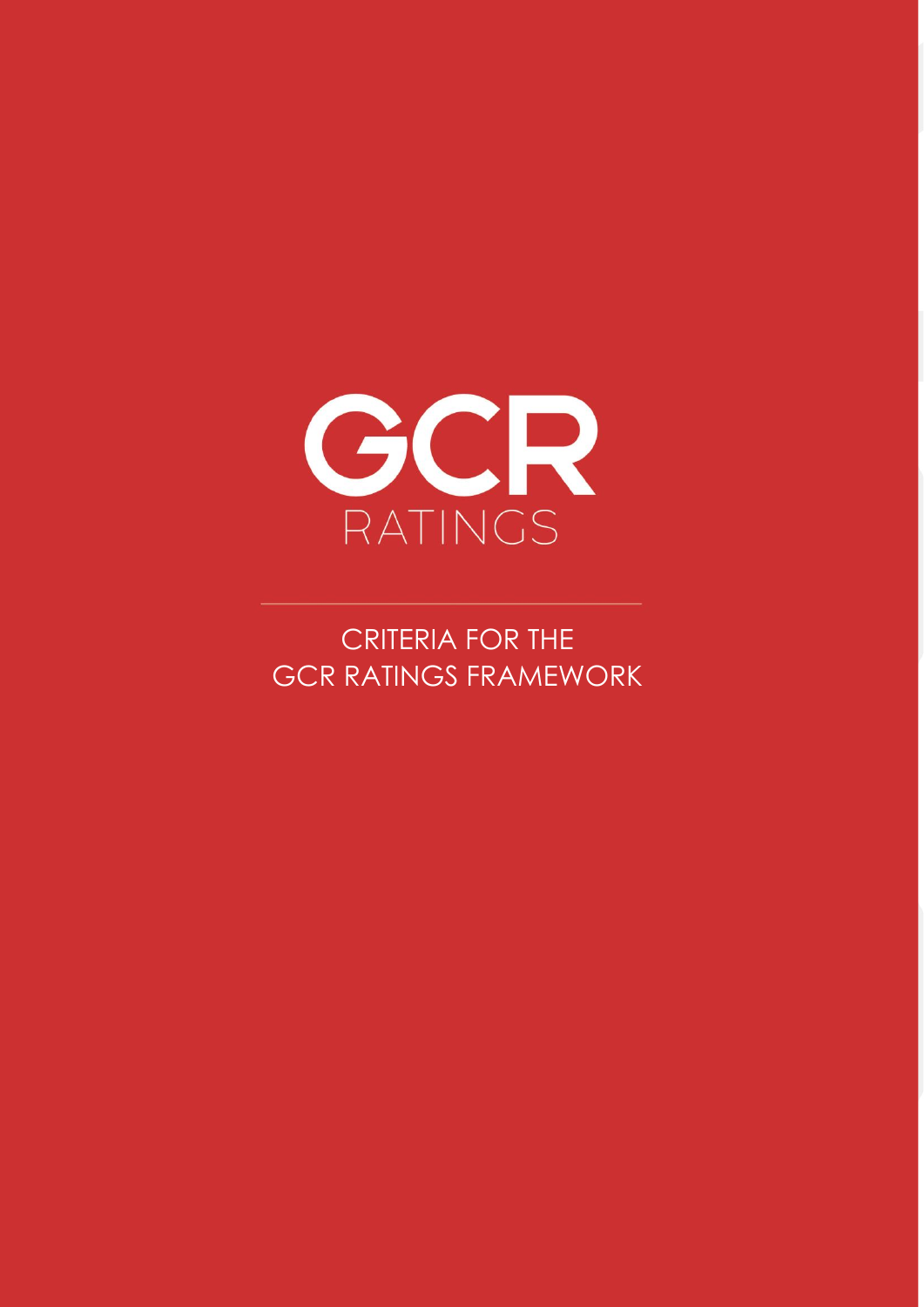# Table of Contents

|          | 1. Introduction to the GCR Ratings Framework                                   | $\mathbf{3}$ |
|----------|--------------------------------------------------------------------------------|--------------|
| 2. Scope |                                                                                | 3            |
|          | 3. Summary of the Criteria Changes                                             | 4            |
|          | 4. The GCR Ratings Framework                                                   | 4            |
| 4.1      |                                                                                |              |
| 4.2      |                                                                                |              |
| 4.3      |                                                                                |              |
|          | 5. Country Risk                                                                | 8            |
| 5.1      |                                                                                |              |
| 5.2      |                                                                                |              |
| 5.3      |                                                                                |              |
| 5.4      |                                                                                |              |
| 5.5      |                                                                                |              |
| 5.6      |                                                                                |              |
|          | 6. Group Classification & Support                                              | 17           |
| 6.1      |                                                                                |              |
| 6.2      |                                                                                |              |
| 6.3      |                                                                                |              |
| 6.4      |                                                                                |              |
| 6.5      |                                                                                |              |
| 6.6      | An Example of How GCR applies the Group Classification and Support Criteria 23 |              |
|          | 7. Management & Governance                                                     | 24           |
| 7.1      |                                                                                |              |
| 7.2      |                                                                                |              |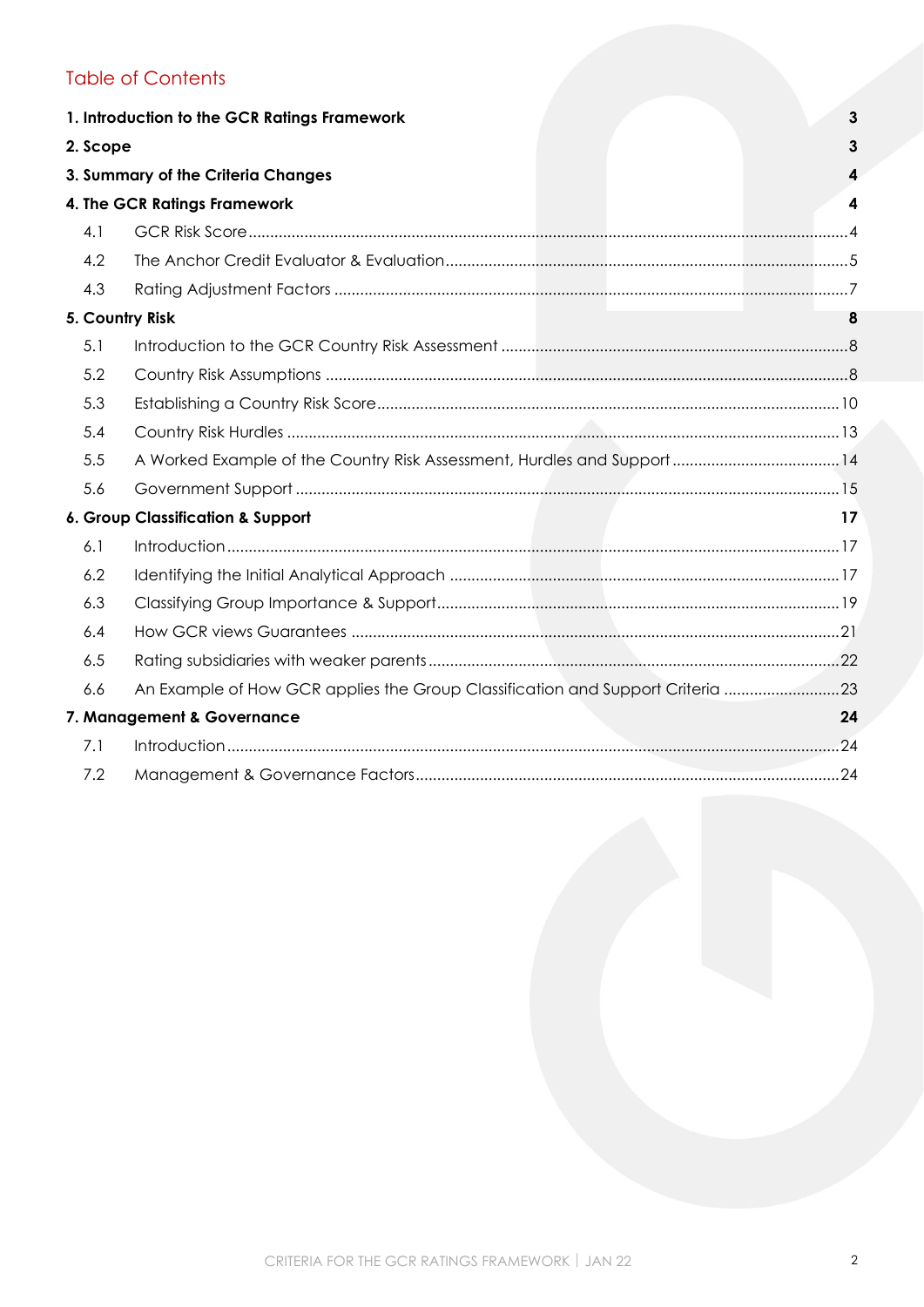## <span id="page-2-0"></span>**1 Introduction to the GCR Ratings Framework**

- 1. In order to improve the comparability and transparency of issue(r) credit ratings, GCR implemented the GCR Ratings Framework in May 2019 (see below), with publicly available scoring for the major rating components. The goal is to allow each stakeholder (issuer, investor, regulator, counterparty etc.) to know in some detail each of the major rating drivers and ultimately what factors may change the ratings in the future.
- 2. To achieve this, GCR has adopted four major rating components (operating environment, business profile, financial profile and comparative profile), which are all broken down into two or three major factors, with a public positive or negative score assigned to each. The accumulation of the scores determines the GCR Risk Score, which is translated, using the GCR Anchor Credit Evaluator into the Anchor Credit Evaluation. Subsequently, this is used to determine the final credit ratings, using the Rating Adjustment Factors.
- 3. The way these concepts interact with each other and result in an issue(r) credit rating is best illustrated in [Figure 1,](#page-2-2) below.



### <span id="page-2-2"></span>Figure 1: The GCR Ratings Framework

## <span id="page-2-1"></span>**2 Scope**

- 4. The GCR Ratings Framework is a transparent and comparable credit ratings system. It is applicable for all corporate, financial institution, insurance and public sector issue(r) credit ratings. This criteria should be read alongside the sector specific criteria pieces, which provide detail regarding the assessments for each asset class.
- 5. This framework is not directly applicable for Structured Finance ratings, whose criteria and methodology can be accessed [here.](http://gcrratings.com/criteria) However, elements of the country risk and group classification and support criteria (guarantees) may be applicable to aspects of Structured Finance ratings.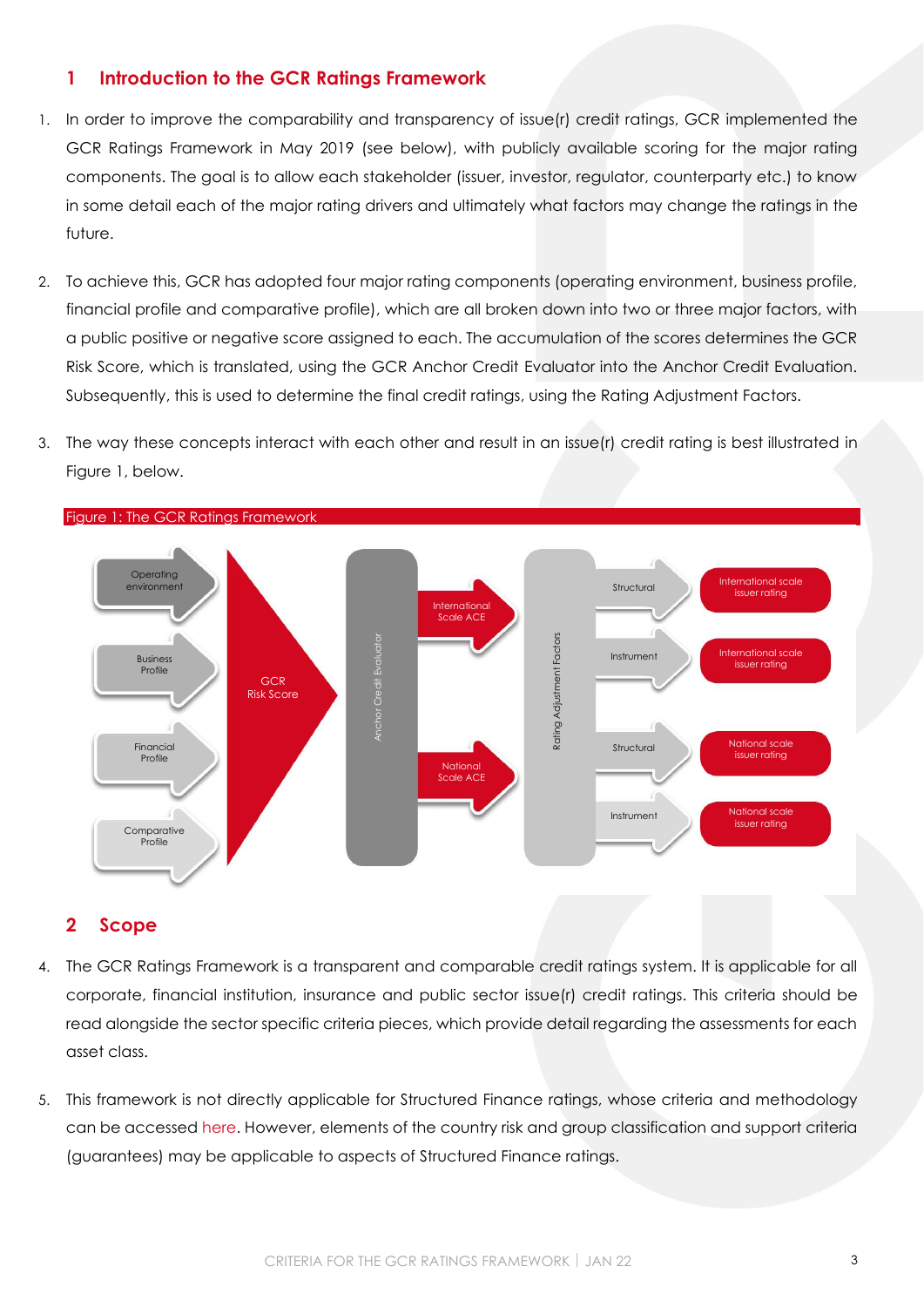6. GCR will periodically publish a "Jurisdictional Supplement" at [www.GCRratings.com,](http://gcrratings.com/criteria) explaining any qualifications to credit ratings issued within specific markets or jurisdictions in order to reflect any divergent or market related nuances which have the potential to detract from the comparability of GCR credit ratings across jurisdictions within which GCR provides credit rating services.

## <span id="page-3-0"></span>**3 Summary of the Criteria Changes**

7. There have been no material changes to the criteria, since the May 2019 initial release.

8. However, moderate changes have been made to the group rating methodology. In particular, the 'relevance' section in group support has been updated to allow for a wider and start-up strategic initiatives. Secondly, the insulation section has been re-worded to allow for greater clarity and ultimately higher, but limited, ratings uplift above weaker parents/groups, should the conditions be met.

# <span id="page-3-1"></span>**4 The GCR Ratings Framework**

9. The framework revolves around three concepts: the GCR Risk Score, the GCR Anchor Credit Evaluator and the GCR Rating Adjustment Factors. The way these concepts interact with each other and result in an issue(r) credit rating is best illustrated in [Figure 1](#page-2-2) [\(above\)](#page-2-2).

# <span id="page-3-2"></span>4.1 GCR Risk Score

- 10. The GCR Ratings Framework is anchored upon a numerical scoring system, however it has not been designed as a quantitative model. Rather, GCR assigns scores to four major analytical components, which themselves comprise of a various number of factors and sub-factors (depending on the asset class), using a mixture of qualitative and quantitative indicators and assumptions.
- 11. These four components are:

| 1. Operating Environment<br><b>2. Business Profile 1</b><br>3. Financial Profile |  |  |  | 4. Comparative Profile |
|----------------------------------------------------------------------------------|--|--|--|------------------------|
|----------------------------------------------------------------------------------|--|--|--|------------------------|

- 12. The above four components will be scored either positively, negatively or neutrally using specific methodologies and assumptions to assess various factors and sub-factors (which change by sector).
- 13. The accumulation of the component scores will generate the GCR Risk Score. Typically, this score will range between zero (0: weakest) and forty (40: strongest). The lower the score, the weaker the assessment.
- 14. Importantly, GCR can use decimal scoring (example 0,25, 0,50 or 0,75) in order to improve differentiation.
- 15. No one component, factor or sub-factor has any predefined weighting or impact in the final GCR Risk score. As a result, any one component could be the driving force behind the final score. However, the potential amount of positive or negative scoring does change per asset class and factor depending on GCR's opinion of that factor's importance. For example, the liquidity factors across all sectors allow for deepest negative scoring to reflect the close association between weak liquidity and issuer default.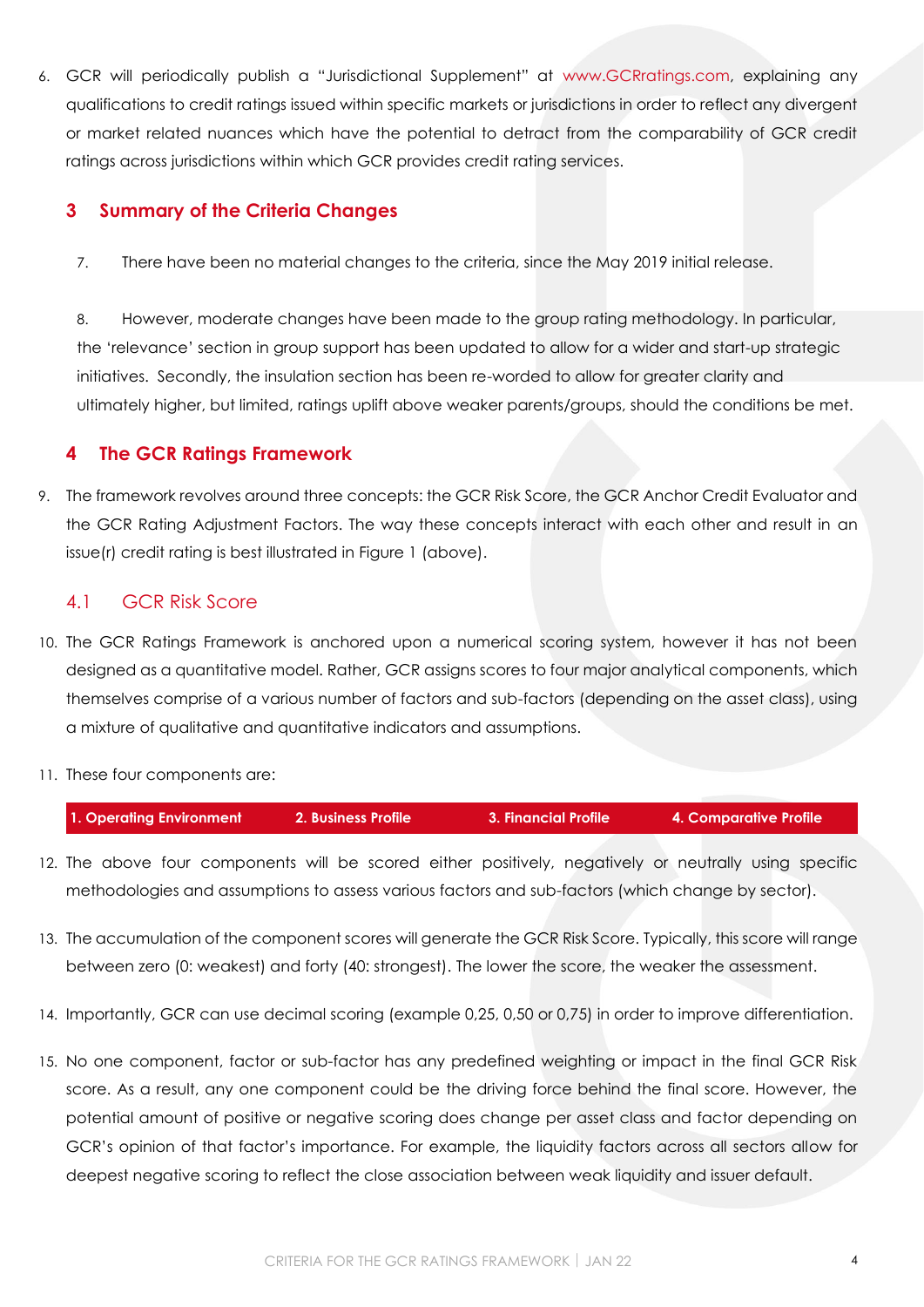16. Component scores will typically be made public upon the release of the rating so the user can determine the specific strengths and weaknesses of a rated entity and how this might change issuer and issue ratings over time.

# <span id="page-4-0"></span>4.2 The Anchor Credit Evaluator & Evaluation

- 17. Once GCR has derived the GCR Risk Score, GCR will typically use the GCR Anchor Credit Evaluator (see [Figure 2](#page-5-0) below) to assign the, lower-case letter, GCR Anchor Credit Evaluation ('ACE').
- 18. The Anchor Credit Evaluator is a mapping table, which links the GCR Risk score to GCR issue(r) credit ratings. It can be used by looking up the GCR Risk Score (on the left of the table), finding the appropriate international and/or national scale rating columns (at the top of the table) and drawing an interlocking line between the two points of reference. *For example, a GCR Risk Score of 10 would map to an International Scale "b" and National Scale "bb/bb-" on the national scale column '8.5 to 9'.*
- 19. These lower-case scale ratings are the ACE. The ACE is not an issuer credit rating. However, it is an important link between the GCR Risk Score and the international/national rating scales. Hence, the ACE is represented by lower-case letters to demonstrate its link to the issue(r) credit ratings.
- 20. One key difference between issue(r) credit ratings and the ACE, is that the former can only be assigned to legal entities/obligations. Conversely, the ACE will typically be assigned to a theoretical 'analytical entity', which is often the nearest consolidated group around a legal entity. This reflects GCR's opinion that the creditworthiness of an entity or obligation is often based on, or supported by, the financial and corporate strengths of its immediate group or parent (excluding structured finance ratings). It is worth noting that in some cases that whilst the 'analytical entity' may be a complete consolidated group, it could also be a part of a consolidated group or even a standalone legal entity. Furthermore, it is possible that a number of legal entity ratings could be assigned or supported from one ACE. *The legal entity/obligation that has or will be assigned an issue(r) credit rating is called the 'rated entity/rated obligation'.*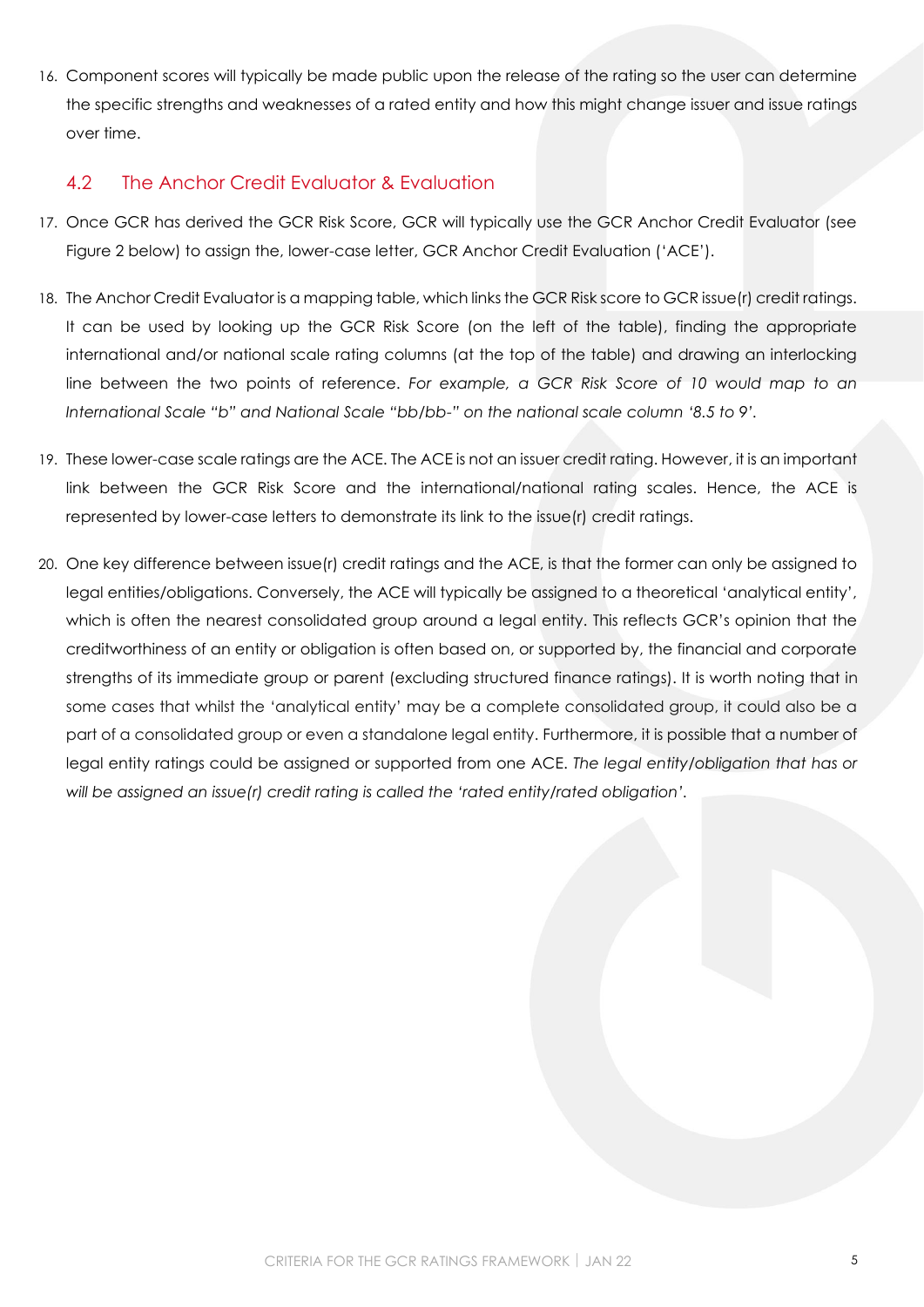### Figure 2: The GCR Anchor Credit Evaluator

<span id="page-5-0"></span>

| Country<br>risk score |            |              |              |                       |                      |                           |               |              |              |           |              |                                  |              |                         | 9.5 to 10 9 to 9.5 8.5 to 9 8 to 8.5 7.5 to 8 7 to 7.5 6.5 to 7 6 to 6.5 5.5 to 6 5 to 5.5 4.5 to 5 4 to 4.5 3.5 to 4 3 to 3.5 2.5 to 3 |             | $2$ to $2.5$                          | $1$ to $2$              | $0 - 1$                          |
|-----------------------|------------|--------------|--------------|-----------------------|----------------------|---------------------------|---------------|--------------|--------------|-----------|--------------|----------------------------------|--------------|-------------------------|-----------------------------------------------------------------------------------------------------------------------------------------|-------------|---------------------------------------|-------------------------|----------------------------------|
| Rating                | <b>GCR</b> |              |              |                       |                      |                           |               |              |              |           |              | <b>GCR NATIONAL SCALE RATING</b> |              |                         |                                                                                                                                         |             |                                       |                         |                                  |
| Score<br>40           | <b>ISR</b> |              |              |                       |                      |                           |               |              |              |           |              |                                  |              |                         |                                                                                                                                         |             |                                       |                         |                                  |
| 39                    | aaa        |              |              |                       |                      |                           |               |              |              |           |              |                                  |              |                         |                                                                                                                                         |             |                                       |                         |                                  |
| 38                    |            |              |              |                       |                      |                           |               |              |              |           |              |                                  |              |                         |                                                                                                                                         |             |                                       |                         |                                  |
| 37                    |            |              |              |                       |                      |                           |               |              |              |           |              |                                  |              |                         |                                                                                                                                         |             |                                       |                         |                                  |
| 36                    | $a +$      |              |              |                       |                      |                           |               |              |              |           |              |                                  |              |                         |                                                                                                                                         |             |                                       |                         |                                  |
| 35                    |            |              |              |                       |                      |                           |               |              |              |           |              |                                  |              |                         |                                                                                                                                         |             |                                       |                         |                                  |
| 34                    | $a\alpha$  |              |              |                       |                      |                           |               |              |              |           |              |                                  |              |                         |                                                                                                                                         |             |                                       |                         |                                  |
| 33                    | $\alpha$   |              |              |                       |                      |                           |               |              |              |           |              |                                  |              |                         |                                                                                                                                         |             |                                       |                         |                                  |
| 32                    |            |              |              |                       |                      |                           |               |              |              |           |              |                                  |              |                         |                                                                                                                                         |             |                                       |                         |                                  |
| 31                    | $Q+$       |              |              |                       |                      |                           |               |              |              |           |              |                                  |              |                         |                                                                                                                                         |             |                                       |                         |                                  |
| 30                    |            |              |              |                       |                      |                           |               |              |              |           |              |                                  |              |                         |                                                                                                                                         |             |                                       |                         |                                  |
| 29                    | $\alpha$   |              |              |                       |                      |                           |               |              |              |           |              |                                  |              |                         |                                                                                                                                         |             |                                       |                         |                                  |
| 28<br>27              |            |              |              |                       |                      |                           |               |              |              |           |              |                                  |              |                         |                                                                                                                                         |             |                                       |                         |                                  |
| 26                    | $Q-$       |              |              |                       |                      |                           |               |              |              |           |              |                                  |              |                         |                                                                                                                                         |             |                                       |                         |                                  |
| 25                    |            |              |              |                       |                      |                           |               |              |              |           |              |                                  |              |                         |                                                                                                                                         |             |                                       |                         |                                  |
| 24                    | bbb+       |              |              |                       |                      |                           |               |              |              |           |              |                                  |              |                         |                                                                                                                                         |             |                                       |                         |                                  |
| 23                    |            | aaa          |              |                       |                      |                           |               |              |              |           |              |                                  |              |                         |                                                                                                                                         |             |                                       |                         |                                  |
| 22                    | bbb        | $aa+$        | aaa          |                       |                      |                           |               |              |              |           |              |                                  |              |                         |                                                                                                                                         |             |                                       |                         |                                  |
| 21                    | bbb-       | aa           | $aa+$        | aaa                   |                      |                           |               |              |              |           |              |                                  |              |                         |                                                                                                                                         |             |                                       |                         |                                  |
| 20                    |            | aa-          | aa           | $aa+$                 | aaa                  |                           |               |              |              |           |              |                                  |              |                         |                                                                                                                                         |             |                                       |                         |                                  |
| 19                    | bb+        | $a+$         | aa-          | aa                    | $aa+$                | Aaa                       |               |              |              |           |              |                                  |              |                         |                                                                                                                                         |             |                                       |                         |                                  |
| 18                    |            | $\mathsf{a}$ | $a+$         | aa-                   | aa                   | $aa+$                     | aaa           |              |              |           |              |                                  |              |                         |                                                                                                                                         |             |                                       |                         |                                  |
| 17                    | bb         | $a-$         | $\mathsf{A}$ | $a+$                  | aa-                  | Aa                        | $aa+$         | aaa          |              |           |              |                                  |              |                         |                                                                                                                                         |             |                                       |                         |                                  |
| 16<br>15              |            | bbb+<br>bbb  | $a-$<br>bbb+ | $\mathsf{a}$<br>$a -$ | $a+$<br>$\mathsf{a}$ | aa-<br>$a+$               | aa<br>aa-     | $aa+$<br>aa  | aaa<br>$aa+$ | aaa       |              |                                  |              |                         |                                                                                                                                         |             |                                       |                         |                                  |
| 14                    | bb-        | bbb-         | bbb          | bbb+                  | $a-$                 | $\boldsymbol{\mathsf{A}}$ | $a+$          | aa-          | aa           | aa+       | aaa          |                                  |              |                         |                                                                                                                                         |             |                                       |                         |                                  |
| 13                    |            | $bb+$        | bbb-         | bbb                   | bbb+                 | $a-$                      | A             | $a+$         | aa-          | aa        | aa+          | ааа                              |              |                         |                                                                                                                                         |             |                                       |                         |                                  |
| 12                    | $b+$       | bb           | $bb+$        | bbb-                  | bbb                  | bbb+                      | $a-$          | $\mathsf{a}$ | $a+$         | aa-       | aa           | aa+                              | aaa          |                         |                                                                                                                                         |             |                                       |                         |                                  |
| $\overline{11}$       |            | bb-          | bb           | $bb+$                 | bbb-                 | <b>Bbb</b>                | bbb+          | $a-$         | a            | $a+$      | aa-          | aa                               | aa+          | aaa                     |                                                                                                                                         |             |                                       |                         |                                  |
| 10                    | b          | $b+, b$      | $bb-$ , $b+$ | bb,bb-                | bb+,bb               | bbb-, bb+                 | bbb,bbb-      | bbb+,bbb     | a-,bbb+      | $a, a-$   | $a+$ , $a$   | aa-, a+                          | aa, aa-      | aa+                     | aaa                                                                                                                                     |             |                                       |                         |                                  |
| 9                     | $b-$       | $b -$        | $b-, b$      | $b+, b$               | $bb-$ , $b+$         | bb,bb-                    | bb+,bb        | bbb-, bb+    | bbb,bbb-     | bbb+,bbb  | $a-$ , bbb+  | $a,a-$                           | $a+,a$       | aa, aa-                 | aa+,aa                                                                                                                                  | aaa         |                                       |                         |                                  |
| 8                     |            |              |              | $b -$                 | $b, b-$              | $b+, b$                   | $bb-$ , $bt+$ | bb,bb-       | bb+,bb       | bbb-, bb+ | bbb,bbb-     | bbb+,bbb                         | $a$ -,bbb+   | a+,a                    | aa-,a+                                                                                                                                  | aa+,aa      | Aaa                                   |                         |                                  |
| 7                     |            |              |              |                       |                      | $b -$                     | $b, b-$       | $b+, b$      | $bb-$ , $b+$ | bb,bb-    | bb+,bb       | bbb-, bb+                        | bbb,bbb-     | a-,bbb+                 | a, a-                                                                                                                                   | $aa-,a+$    | aa+,aa                                | aaa                     |                                  |
| 6                     | $CCC+$     | $CCC+$       | $CCC+$       | $ccc +$               | $ccc +$              |                           |               | b-           | $b, b$ -     | $b+, b$   | $bb-$ , $b+$ | bb,bb-                           | bb+,bb       | bbb,bbb-                | bbb+,bbb                                                                                                                                | $a,a-$      | $aa-,a+$                              | aa+,aa                  | aaa                              |
| 5 <sup>5</sup>        |            |              |              |                       |                      | $ccc +$                   | ccct          | $ccc +$      | $ccc +$      | $b -$     | $b, b-$      | b+,b                             | $bb-$ , $b+$ | bb+,bb                  | bbb-, bb+                                                                                                                               | bbb+,bbb    | $a,a-$                                | $aa-,a+$                | aa+,aa                           |
| $\overline{4}$<br>3   | ccc        | ccc          |              | ccc                   | ccc                  |                           |               |              |              | $ccc +$   | $ccc +$      | b-                               | $b, b$ -     | $bb-$ , $b+$<br>$b, b-$ | bb,bb-<br>$b+, b, b-$                                                                                                                   | bb,bb-      | bbb-, bb+ bbb+,bbb,bbb-<br>bb+,bb,bb- | $a,a-$<br>bbb+,bbb,bbb- | $aa-,a+,a$<br>a-, bbb+, bbb      |
| $\overline{2}$        |            |              | ccc          |                       |                      | Ccc                       | ccc           | ccc          | ccc          |           |              | $ccc +$                          | $ccc$ +      | $CCC+$                  | $ccc+$                                                                                                                                  | $b+, b, b-$ | $b+, b, b-$                           | bb+,bb,bb-              | bbb-,bb+,bb                      |
| -1                    |            |              |              |                       |                      |                           |               |              |              | ccc       | ccc          | ccc                              | ccc          | ccc                     | ccc                                                                                                                                     | $ccc+$      | $ccc+$                                | $b+, b, b-$             | $bb-, b+, b$                     |
| $\overline{0}$        | CCC-       | CCC-         | CCC-         | CCC-                  | CCC-                 | CCC-                      | CCC-          | CCC-         | ccc-         | ccc-      | ccc-         | ccc-                             | ccc-         | ccc-                    | ccc-                                                                                                                                    | ccc, ccc-   | ccc, ccc-                             |                         | -ccc+,ccc ,ccc- b-,ccc+,ccc ,ccc |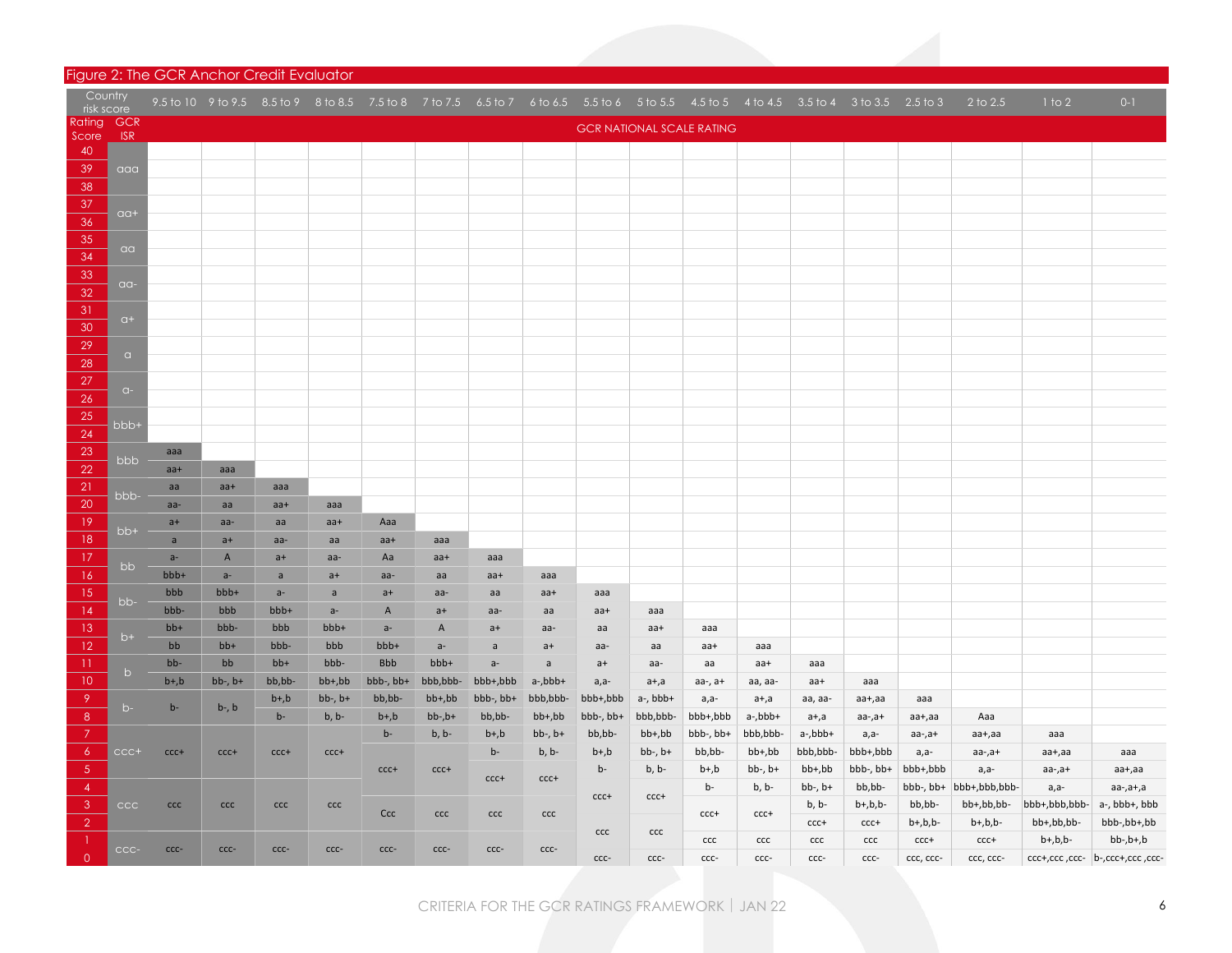- 21. The primary role of the Anchor Credit Evaluator is to transparently demonstrate the link between the GCR Risk Score and the ACE. However, it has three further important functions.
- 22. Firstly, it allows for a separation of national and international scale ratings without the subordination of one scale to the other. This allows for ratings differentials to be made for organizational and creditor hierarchy factors on both a national and international rating scale basis, allowing for more accurate representations of relative risk.
- 23. Secondly, the Anchor Credit Evaluator allows for a change in country risk conditions to be reflected in the international scale ratings but not (necessarily) in the national scale ratings. This has been achieved by linking the national scale rating tables (1 to 10 only) to the country risk score of that specific jurisdiction. Typically, when a country risk score changes, GCR will make a parallel move with that jurisdiction's mapping table. For example, an improvement in the country 'x' risk score could lead to movement from column '6 to 6.5' to column '6.5 to 7'. Simultaneously, all entities operating in 'x' could have an improvement in the underlying GCR Risk Score, all else being equal. This could lead to an improved international scale rating but no change in the national scale ratings because the mapping moves in parallel. This is important because national scale ratings are meant to, to some extent, neutralize for country and sovereign risk. However, GCR believes it to be important that the risk score still notes a fundamental change in operating conditions.
- 24. The last benefit provided by the anchor credit evaluator is that it allows for better differentiation at lower rating levels than traditional credit rating agency scales. Due to the fact that GCR is predominantly an Emerging market rating agency, GCR believes this ratings differentiation at lower levels is a key requirement for the users of its ratings.

## 4.3 Rating Adjustment Factors

- <span id="page-6-0"></span>25. Having established the ACE for the 'analytical entity', GCR can apply the final Rating Adjustment Factors on a ratings scale basis to finalise the rating(s) on the 'rated entity'.
- 26. The Rating Adjustment Factors make alterations on a ratings scale basis (from the ACE) for structural, organizational and regulatory factors for issuer credit ratings. GCR makes these adjustments on a rating scale basis, instead of the risk scoring basis, to allow it to create its view of the most 'correct' credit hierarchy, within a group. The adjustments are typically specified in the sector specific or group classification and support methodology (page [17\)](#page-15-1).
- 27. Similarly, GCR will also adjust instruments for issue ratings on a rating scale basis, factoring in contractual/statutory subordination or default characteristics of the notes. Importantly, the issuer credit rating is typically meant to be reflective of its senior unsecured credit strength.
- 28. GCR has created a standardised approach for rating debt instruments for every asset class. The details of this approach will be provided in the sector specific criteria for the asset classes.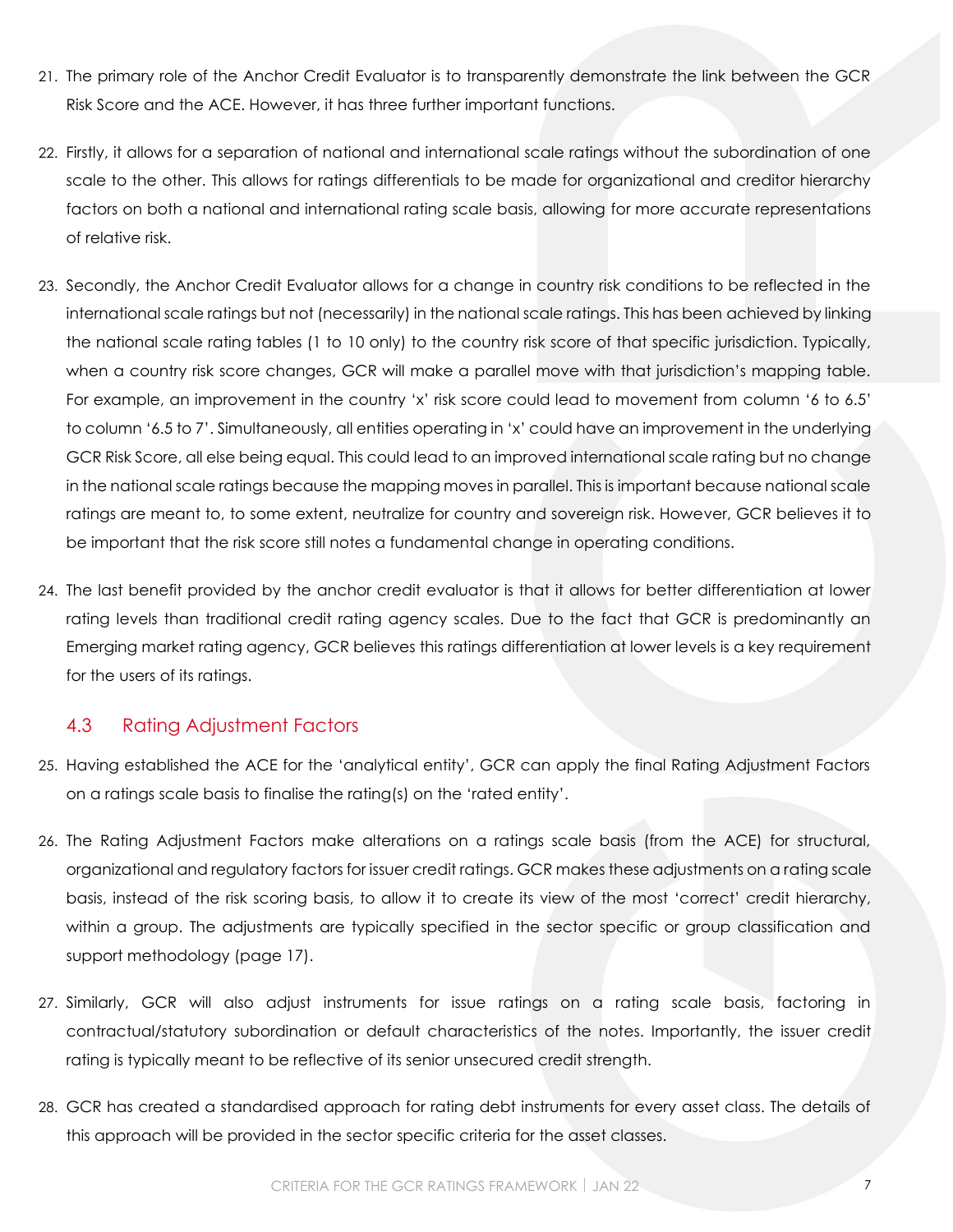# **5 Country Risk**

## 5.1 Introduction to the GCR Country Risk Assessment

- <span id="page-7-1"></span><span id="page-7-0"></span>29. The core of the proposed GCR Ratings Framework is based on GCR's opinion that an entity's operating environment frames its creditworthiness. For GCR, the operating environment of an entity equates to the country risk of the jurisdiction(s) that it operates in, as well as its specific sector dynamics. For sector specific criteria, please see either the Criteria for Financial Institutions, Insurers or Corporates.
- 30. The Country Risk assessment interacts with GCR ratings in three ways. Firstly, and most importantly, the country risk score/assessment acts as an anchor to the GCR Risk Score and therefore ultimately to the GCR issuer ratings. Secondly, the country risk assessment acts as a hurdle (or more accurately as a series of hurdles, differing according to industry) that limits uplift away from an entity's operating environment (the combination of the country risk score and the financial sector risk score). Thirdly, the country risk score (as a key part of the operating environment score) provides a level from which government support can be applied for each industry.

## 5.2 Country Risk Assumptions

- <span id="page-7-2"></span>31. The country risk assessments have been based on the assumptions that the higher (reflecting a lower score) the country risk facing any one legal entity, the higher (frequency and severity) the risk of operating stress. This opinion is based on the following:
- 32. Emerging market governments default more frequently and are often more cyclical than developed market peers. Nearly all countries have defaulted at least once and many several times on their external and/or domestic debt during their emerging market economy phase<sup>1</sup>. This can be demonstrated by the poor trackrecord of African sovereigns. In Africa, only Mauritius has never defaulted or restructured its debt. Several African states have spent a little under 50% of their time in default, post-independence. However, Africa is far from unique in this regard. This is because low wealth and high growth economies are typically more exposed to bouts of high or hyper-inflation, their exchange rates appear to be less stable and credit cycles appear to be shorter and steeper.
- 33. GCR has used two factors to identify and measure the development stage of an economy, which are primarily based around the prosperity and stability of its population. Firstly, GCR use GDP per capita to assess the wealth of a country's population. Secondly, GCR use a blended institutional strength score (see "[Establishing the Institutional Assessment](#page-10-0)" below) to capture the softer elements of development such as governance, competitiveness, control of corruption, rule of law and political stability. Consequently, through the application of the criteria, entities operating in a country with lower wealth levels and weaker governance scores (for example) will start from a relatively lower (worse) GCR credit risk score.

*<sup>1</sup> This Time is different: A Panoramic view of Eight centuries of financial crises, Reinhart & Rogoff*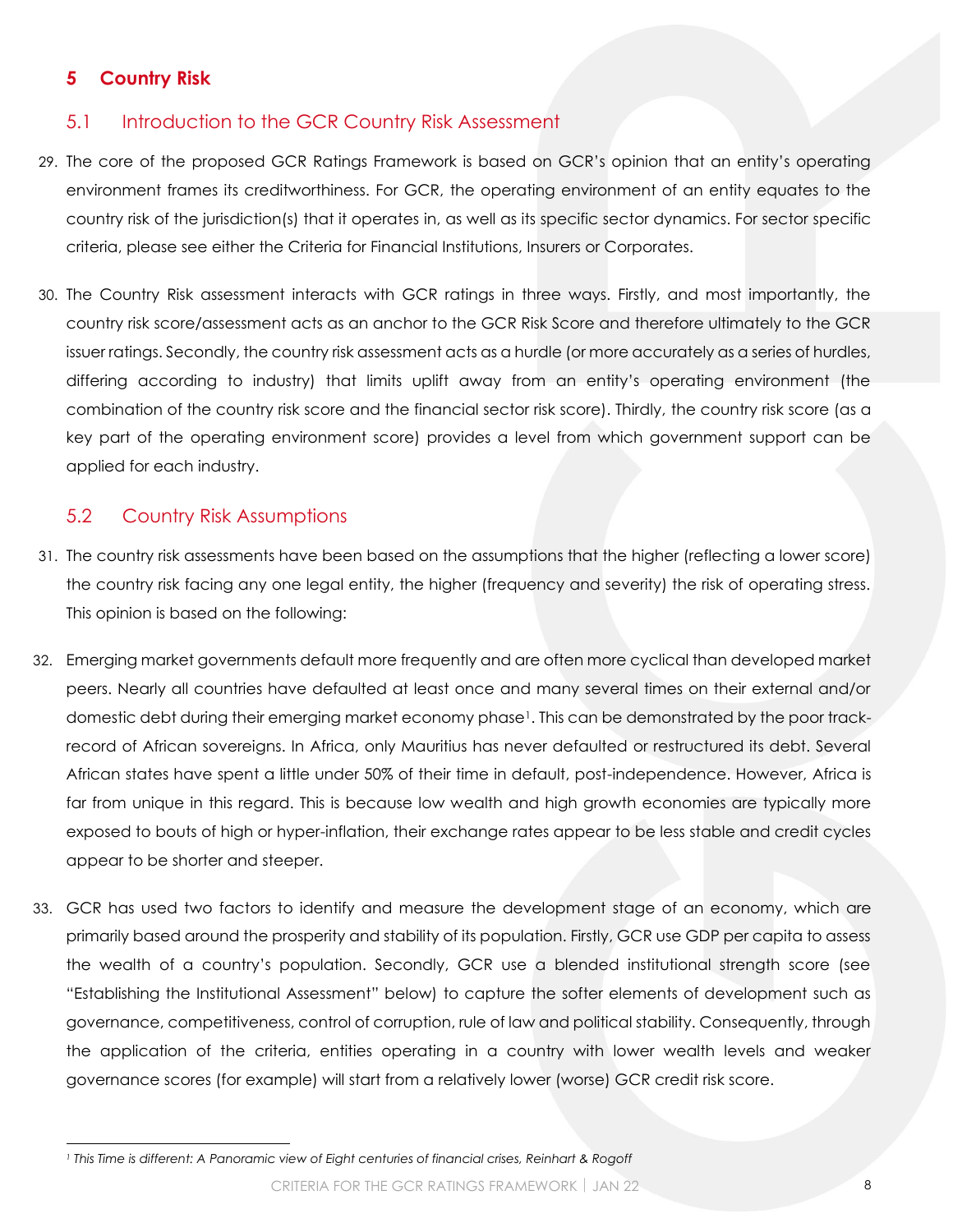- 34. GCR associates high long term sustainable economic growth with better country risk. As a result, GCR can make positive adjustments for strong real GDP per capita growth rates in the country risk score. However, if economic growth is being primarily fueled by private or public-sector debt or other elements which make the growth unsustainable (and/or increase cyclicality) GCR can make negative adjustments to compensate.
- 35. Typically, GCR assumes that higher leverage levels, for both the public and private sector, correlates to weaker country risk. As a result, GCR actively monitors central and general government debt (including their contingent liabilities) against revenues in the country risk score, whilst GCR captures the risk of private sector indebtedness in the financial sector risk score.
- 36. The commodity cycle often plays a significant role in country risk. Commodity related export revenues can be advantageous, if the revenues associated are pushed into productive means and if general government revenues are not overly dependent on them. On the other hand, if the economy uses the positive terms of trade created by expensive commodities to ramp up its borrowing, or it leads to significant dollarization of an economy, or significant industry concentrations, it can raise risks materially.
- 37. Country risks are exposed to global capital flows and global business cycles. The danger being that borrowers over extend themselves in good times (i.e. they borrow when debt is cheap and available) and struggle to refinance when sentiment changes. As a result, GCR captures external vulnerabilities including the debt dynamics (i.e. how the percentage of external and/or hard currency debt to total debt, plus refinancing risks), terms of trade and balance of payments position. GCR also opines that large and diverse economies will typically be more stable through economic and business cycles.
- 38. GCR also examine the vulnerability that a global industry stress can have an idiosyncratic impact on any given in-country industry, which spills over to the rest of the economy. A good example of this risk was the impact of the global financial crisis, which had wide spread repercussions for default across the world, both in and across industries. Relatedly, whilst financial system risk is a significant factor in country risk, as are related asset price bubbles (real estate, credit or equity prices), GCR chooses to capture these risks predominantly in the sector specific criteria as it affects industries differently.
- 39. Finally, GCR believes that sovereign risk can be both symptomatic of, and a cause of, country risk. There appears to be a definitive link between the two risks which has been factored into the ratings criteria. However, GCR also notes that a sovereign default does not imply that every entity within that country will also default. Some industries are more vulnerable than others to sovereign stress. As a result, GCR has created hurdles (which differ by industry) for rated entities to clear in order to dislocate themselves from their operating environment. Having said that, there appears to be one clear unifier of sovereign and country risk in the guise of negative geopolitical events (war, terrorism, plague, famine and severe political instability). Throughout history, the largest periods and instances of default are often recorded just after or during such events. This too has been factored into the criteria.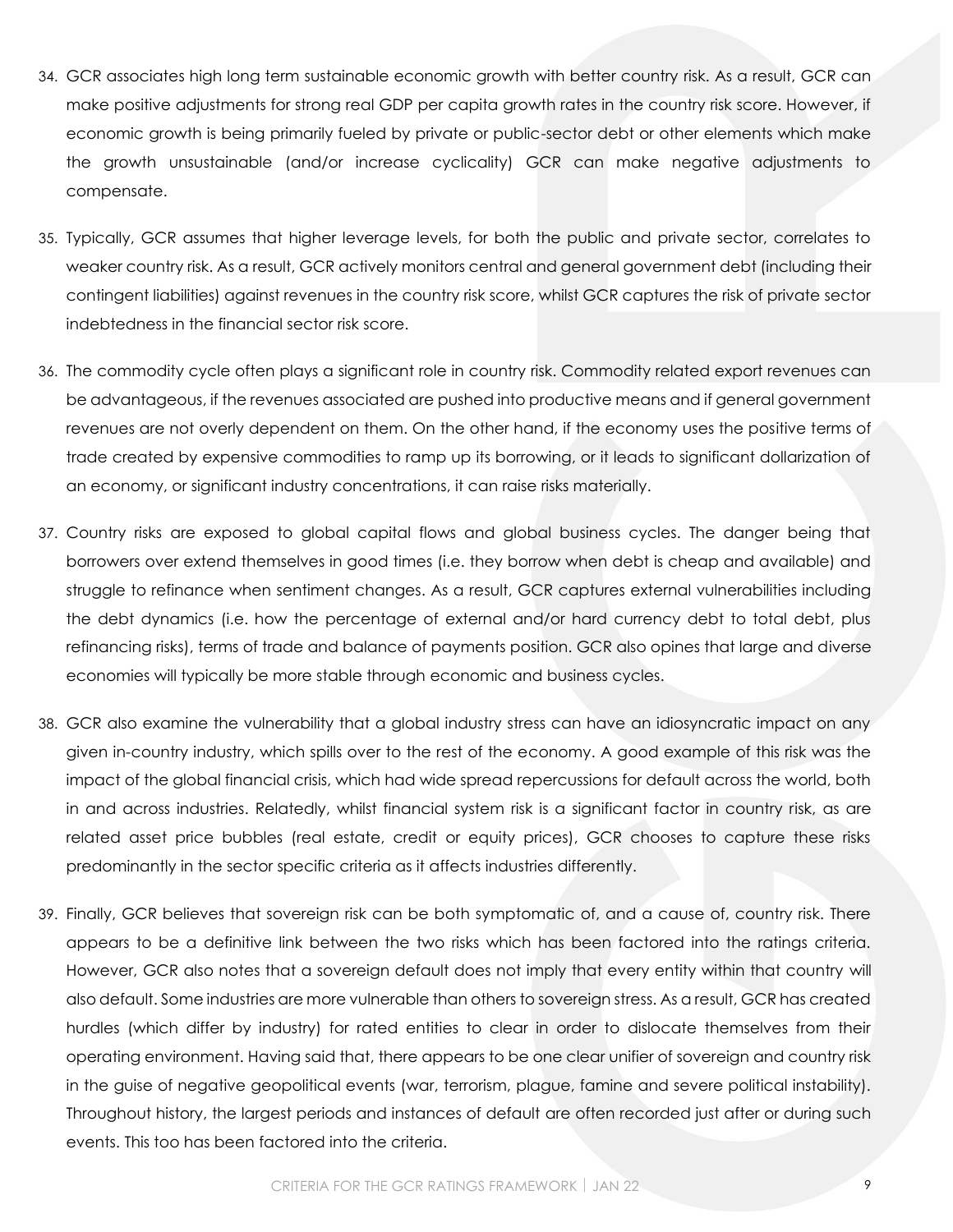## 5.3 Establishing a Country Risk Score

- <span id="page-9-0"></span>40. Primarily, the Country Risk Score captures what GCR opines to be the core elements of structural country risk, i.e. the set of risks of investing in a particular country. These include the social and political stability, economic strength and the robustness of governance practices within a single sovereign jurisdiction. GCR has adopted a mixture of public economic and institutional benchmarks, refined by adjustments, to create the starting point to this country risk assessment.
- 41. Secondly, GCR overlays elements of stress and/or sovereign risk, i.e., the risk of a government defaulting on its debt obligations. In this latter risk, GCR includes geopolitical events and risks such as exchange rate and inflationary risk of the home environment which couldn't be captured in the initial score, as they are more mercurial than structural. Typically, these can be seen as negative adjustments to the initial score although when a Sovereign strength exists that could improve Country Risk, GCR will recognize it in the scoring.
- 42. The combination of the scores creates the country risk score/assessment. Elements such as asset price risk and financial system are typically covered in the underlying sector risk criteria for each asset class.
- 43. GCR aims to publish the final country risk score for each jurisdiction in individual, regional or global reports, on at least an annual basis.

### **Step 1: The Structural Country Risk Score**

- ➢ *The Economic Strength Score*
- 44. Whilst Gross Domestic Product ('GDP') is the most commonly used measure of a country's economic strength, GCR believes that the ratio is more useful as a proxy for status, political power and vulnerability to external or idiosyncratic shocks rather than a useful guide about the risks facing institutions in that country. Instead, the root of GCR's country risk analysis is based on GDP per capita (and its growth) as it is a better measure of a specific population's financial health and robustness through stress. For example, higher wealth levels provide more tax, greater opportunity for corporates in regards to both investment and potential market. This can be distorted for countries which have a strong reliance on commodities, or demonstrate a significant Gini-coefficient in wealth disparity, which pressurize social and political agendas.
- 45. As a result, GCR use the following metric, as a starting point:

GDP per capita (USD), on a one (1: weakest) to ten (10: strongest) scale.

| Table 1: GDP Per Capita Scores                                                                                                |           |                |       |                |  |         |  |
|-------------------------------------------------------------------------------------------------------------------------------|-----------|----------------|-------|----------------|--|---------|--|
| GDP Per Capita (USD'000) Above 40k 30k to 40k 25k to 30k 20k to 25k 15k to 20k 10k to 15k 5k to 10k 2,5k to 5k 1k to 2,5k <1k |           |                |       |                |  |         |  |
| Score                                                                                                                         | $10^{-1}$ | $\overline{9}$ | 8 7 6 | 5 <sup>1</sup> |  | 4 3 2 1 |  |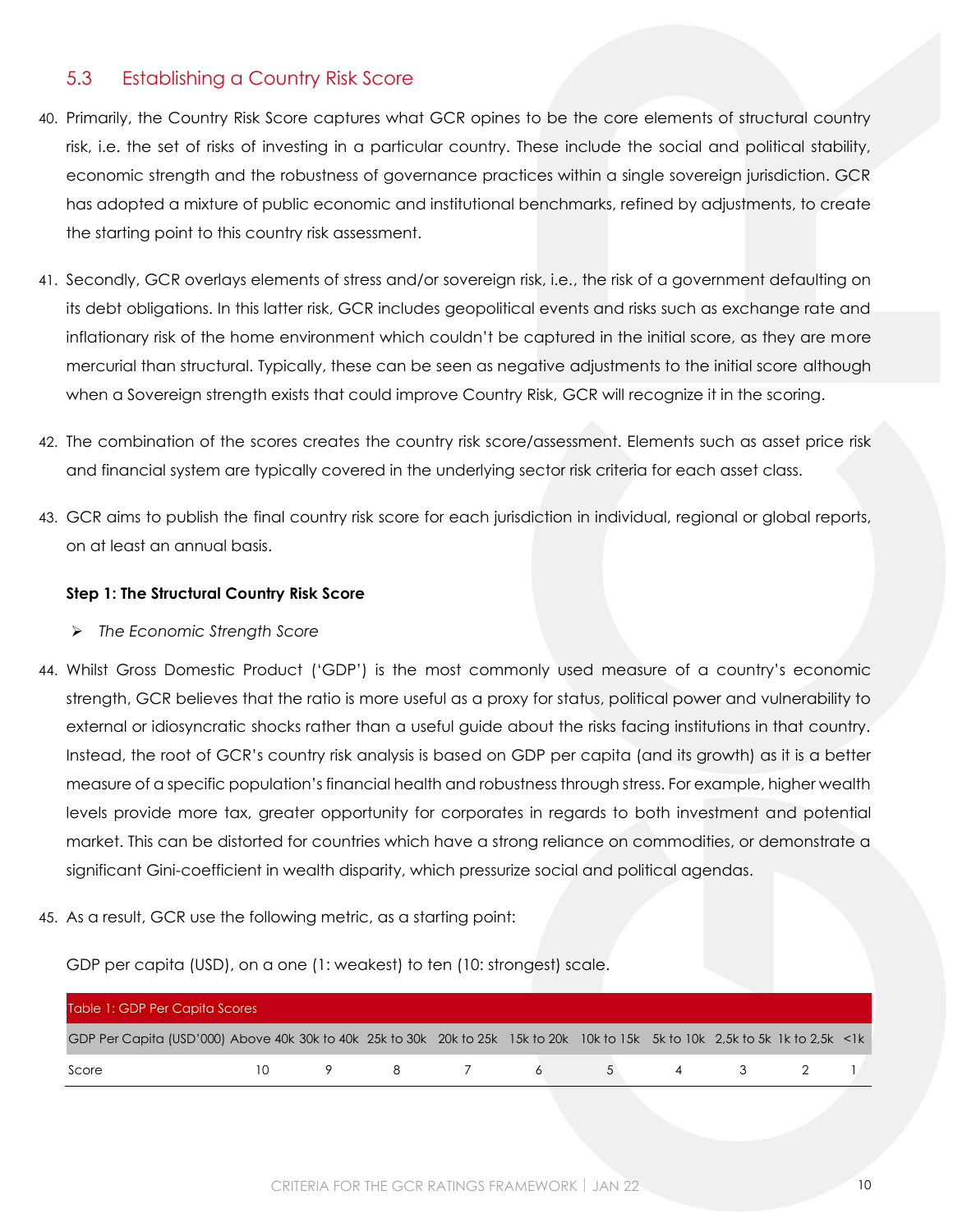- 46. Then, GCR makes adjustments to the score, if GCR believes there is a under or overstatement of risk by the GDP per capita score:
	- a) Positive/Negative (+2, 0, -2): if GCR believes the real GDP per capita growth is going to be strong and sustainable, (i.e., not with associated credit (sovereign and private sector) or asset price bubbles) over the forecasted period GCR can uplift the starting point. Conversely, if growth is slow or negative or the Gini co-efficient is high, and is placing additional strain on the public and private sector, GCR can lower the starting point.
	- b) Positive/Negative (+1, 0, -1): if exchange movements rate has altered the bracket unsustainably.
	- c) Negative/Neutral (0, -1): Significant Commodity/Industry concentrations.
	- ➢ *Establishing the Institutional Assessment*
- <span id="page-10-0"></span>47. After judging a country's wealth levels, GCR overlays an institutional assessment (1-5 scale) based on the weighted average of two publicly available indictors. GCR does this to formulate a view on how political risks, governance factors and the business environment render an economy more or less likely to shocks.
- 48. Firstly, GCR looks at the World Bank Governance Indicators (WBGI; 25% weighting). GCR does this by taking an average score of the government effectiveness, regulatory quality, rule of law, voice and accountability, politics and stability and control of corruption scores and then ranking them in the following way:

| <b>Table 2: World Bank Governance Indicators Scores</b> |       |  |
|---------------------------------------------------------|-------|--|
| <b>World Bank Governance Indicators average</b>         | Score |  |
| Above 1                                                 | 5     |  |
| $0.5$ to $1$                                            | 4     |  |
| $-0.5$ to 0.5                                           | 3     |  |
| $-1$ to $-0.5$                                          | ↷     |  |
| $\lt$ -1                                                |       |  |

- 49. The WBGI are a compilation of perceptions, from a very diverse group of respondents, which benchmark governance across 200 countries. Whilst there have been some criticisms regarding the biases, comparability and transparency of the indicators, GCR still believes them to be an important and independent view of governance.
- 50. Secondly, GCR ranks the economy using the scoring provided in the World Economic Forum *Global Competitiveness Index* 4.0 (75% weighting). The Global Competitive Index 4.0 score measures national competitiveness: defined as the set of institutions, policies and factors that determine the level of productivity2.
- 51. GCR scores this assessment thusly:

<sup>2</sup> World Economic Forum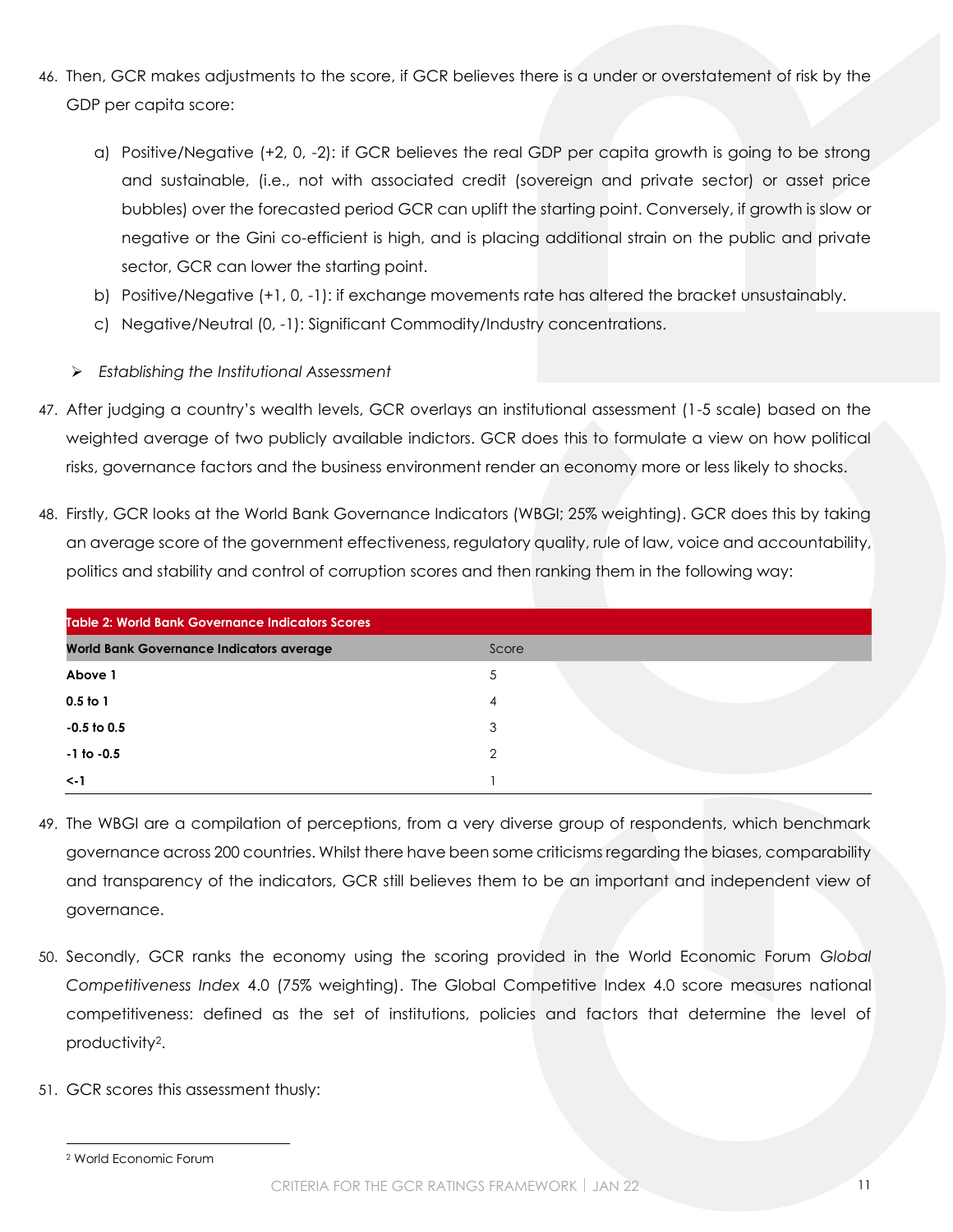| Table 3: World Economic Forum Global Competitiveness Scores |       |
|-------------------------------------------------------------|-------|
| World Economic Forum: Global Competitiveness Report         | Score |
| 75-100                                                      | 5     |
| $65 - 75$                                                   | 4     |
| $55 - 65$                                                   | 3     |
| $45 - 55$                                                   | հ     |
| <45                                                         |       |

#### **Step 2: Idiosyncratic Stress & Sovereign Risks or Strengths**

- 52. GCR makes adjustments to the structural country risk score if there are material government fiscal restraints, external vulnerabilities, limited monetary policy flexibility or geopolitical events occurring that could raise the risk of shock to that rated entity. GCR may also make positive adjustments if the economic size and diversification of the country makes it a clear regional or global outlier or if the government within a country has an exceptionally strong fiscal and/or external position, which could be used to revitalize the economy if, and when, needed. GCR may choose not to reflect such risks, or lower the impact of such risks, if the structural country risk score is already at very low or very high levels. GCR also does not expect to publish the exact scoring of the adjustments, although GCR expects to publish the final overall adjustment made.
- 53. Due to the fact that GCR is primarily measuring country risk and not sovereign risk, GCR expects to use these adjustments sparingly, especially for those countries at the lower end of the initial scoring.
	- a) **Fiscal** (-10 to +2: +2 best, depending on the initial score and expected impact): If the government has, in the opinion of GCR, strained public finances (either growth, stock or interest repayments) that could spill over into the private sector GCR may choose a negative score. Conversely if the government has a strong fiscal position, including reliable revenue generation, GCR may make a positive adjustment.
	- b) **Geopolitical** (-10 to 0: 0 best, depending on the initial score and expected impact): GCR includes geopolitical events (war, terrorism, or political upheaval) or contagion risks (for example cross border financial system exposure).
	- c) **External position** (-10 to +2: +2 best, depending on the initial score and expected impact): Depending on the nature of external risks, measuring the pressure on the domestic exchange rate or reserve coverage (gross international reserves in months of imports), GCR can also bring down the initial score. Conversely, if the country is the home of a global reserve currency country, GCR can adjust the score positively.
	- d) **Monetary policy** (down -5 to 0; 0 best, depending on the initial score and expected impact): if the government has limited monetary policy flexibility, due to high dollarization or a currency peg GCR may reduce the score. If a government (through the Central Bank) has limited control over inflation or lacks the ability to change interest rates or devalue the currency, GCR believes it can lower its resilience of the private sector to external or domestic shocks.
	- e) **Size & diversification** (-5 to +2: +2 best): if the economy is a positive regional or global outlier in regards to its geopolitical muscle, economic diversification and/or economic size GCR may positively adjust the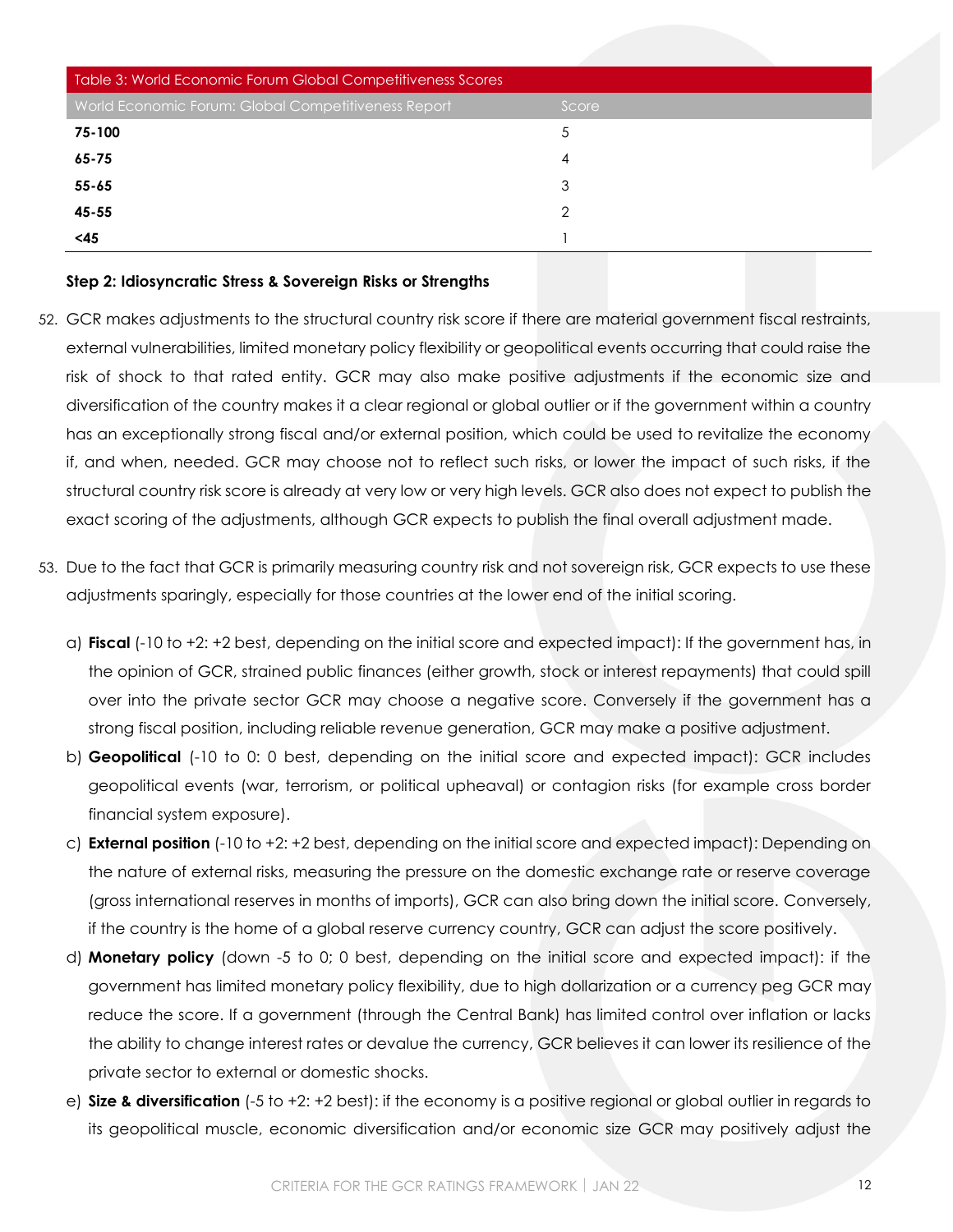score. GCR may negatively adjust the score if the country is very small and reliant on another, weaker country, for its economic advantages.

#### **Step 3: Finalising the country risk assessment**

54. GCR finalizes the Country Risk score for an entity by combining the economic strength score, weighted average of the governance rankings and the adjustments. When an entity or group operates in more than one jurisdiction, GCR may choose to blend the scores using the breakdown of revenue, loans, premiums or assets (depending on the asset class), to create a blended entity country risk score if GCR considers the diversification to be material, and has enough information. If the score is not a whole number, GCR may round up or down to the closest whole number, depending on analytical discretion.

### 5.4 Country Risk Hurdles

- <span id="page-12-0"></span>55. Typically, severe economic stress can be characterized by (one or more of) periods of high or hyper-inflation, a large economic contraction, violent exchange rate depreciation, significant asset price decline (equities and real estate), the restriction of credit, heightened unemployment, increased banking credit losses and ultimately heightened issuer defaults (including sovereign).
- 56. In GCR's opinion, the best bell weather for the accumulation of such risks is the health of the domestic financial system because banks (in particular) can be sensitive to, or indeed the cause of, such risks. For example, the banks are often the largest owners of domestic sovereign debt (ergo very exposed to sovereign default). They also reflect, through their balance sheets, the impact of currency debasement and high/hyper-inflation. Furthermore, the domestic loan books of the banking sector can reveal a lot about economic concentrations and the debt serviceability of the private sector even before stress is evident. Most importantly, ultimately, banks are typically the custodians of payments and transfers. They are the engine of money transformation and liquidity in the economy, consequently a large-scale default and moratorium of payments by the banking sector can have the most significant economy wide impact. This is why, for example, governments have a strong history of bailing out private sector banks at the cost of their own creditworthiness and ultimately the tax-payer.
- 57. As a result, the GCR criteria only allows entities which demonstrate extremely strong credit fundamentals (including group support) and sufficient geographic diversification to reach a risk score well beyond the combined country risk score and financial system risk score (referred to as the financial operating environment risk score) of the entity's primary location(s).
- 58. Due to the fact that domestic economic and banking sector stress can have a different impact on different industries, these tolerances differ according to entity's the underlying sector. Supranational entities are not included in scope for this section of the country risk assessment.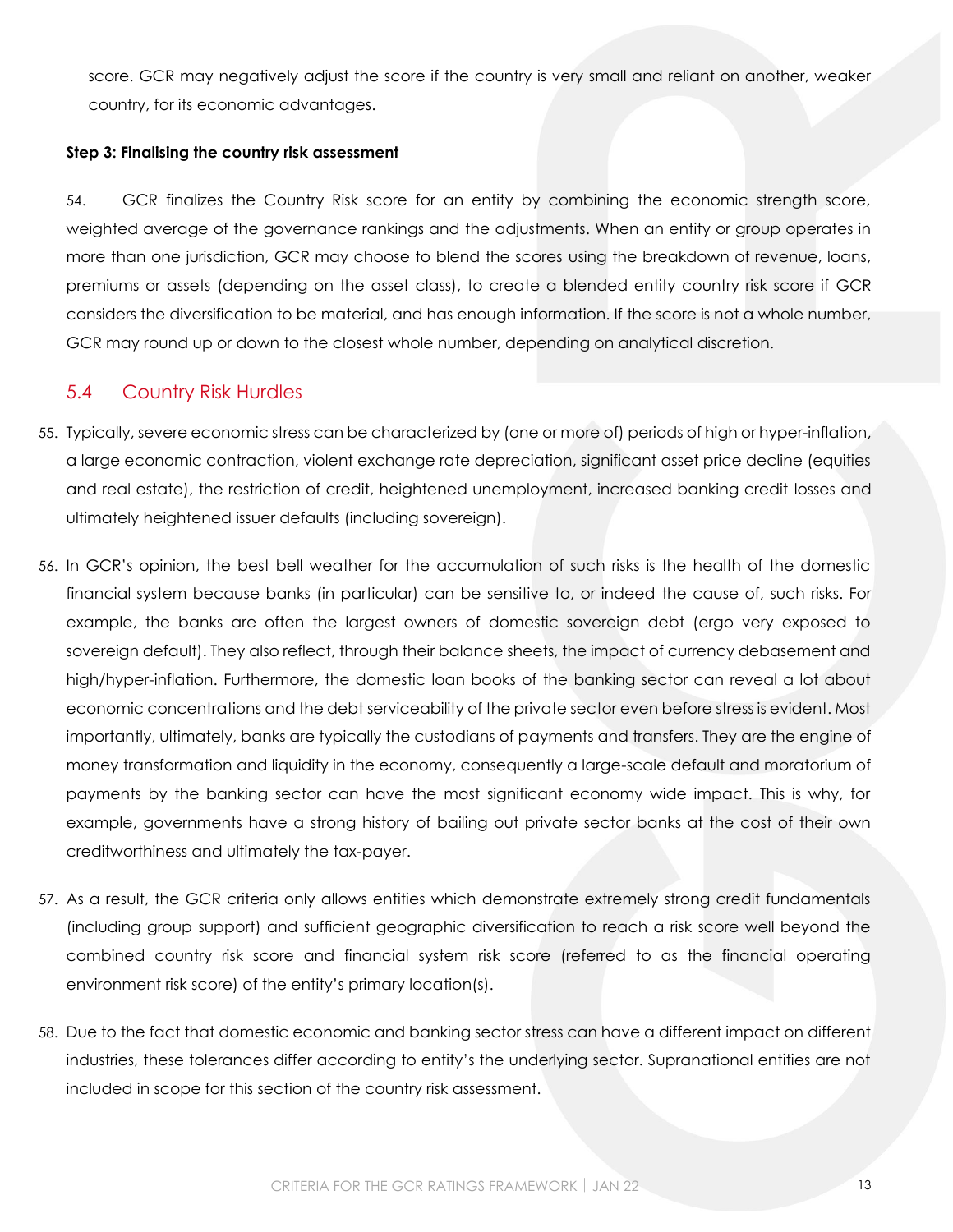| <b>Table 4: Country Hurdles</b> |                                                                                                                                                |
|---------------------------------|------------------------------------------------------------------------------------------------------------------------------------------------|
| Sectors                         | To achieve a risk score of over 1x the primary country risk score above the<br>Financial Operating Environment Score, of any one jurisdiction* |
| Bank, Non-bank, IHC, Life       | The entity or group would typically have more than 66% of EBITDA or Assets or                                                                  |
| (re)insurance, REIT, CRE        | Premiums outside that jurisdiction                                                                                                             |
| Short-Term (Re)Insurance,       | The entity or group would typically have more than 50% of EBITDA or Assets or                                                                  |
| non-financial Corporates        | Premiums outside that jurisdiction                                                                                                             |

\*For entities operating in a primary country with a risk score below '5', '5' will typically be used as the country risk score input for the purpose of the country hurdle calculation. Entities in primary countries with risk scores below '2' may have additional adjustments applied.

# 5.5 A Worked Example of the Country Risk Assessment, Hurdles and Support

- <span id="page-13-0"></span>59. *Example: A rated entity has operations in three jurisdictions. It is domiciled and has its core operations in Country A, which is a relatively high wealth country, suffering from very low growth, with above average governance for the region. However, it also has operations in Country B (low wealth but average governance, which is benefiting from the commodity cycle) and Country C (low wealth and weak governance).*
- 60. *Below is an example of how GCR has chosen to blend the EBITDA/loan book/premium/asset to create the country risk score:*

|              |                                       |                  | Table 5: A Worked Example of the Country Risk Assessment   Breakdown of the EAD for the Group |       |                                           |       |                     |                        |      |                    |
|--------------|---------------------------------------|------------------|-----------------------------------------------------------------------------------------------|-------|-------------------------------------------|-------|---------------------|------------------------|------|--------------------|
| Country      | <b>GDP Per</b><br>Capita<br>(USD'000) | Initial<br>Score | W <sub>B</sub><br>Governance<br>Indicator                                                     | Score | <b>WEF</b><br>Competitive<br><b>Index</b> | Score | Weighted<br>average | Adjustments Weighting* |      | <b>Final Score</b> |
| $\mathsf{A}$ | $$10-$15$                             | 5                | >1                                                                                            | 5     | >4.5                                      | 5     | 5                   | $-1$                   | 55%  | 4.95               |
| B)           | $$5-$10$                              | 4                | $0.5$ to 1                                                                                    | 4     | 3.5 <sub>to 4</sub>                       | 3     | 3.25                |                        | 25%  | 1.81               |
| $\mathsf{C}$ | $$2.5 - $5$                           | 3                | $\lt$ -1                                                                                      |       | $<$ 3                                     |       |                     |                        | 20%  | 0.80               |
| D)           |                                       |                  |                                                                                               |       |                                           |       | 0                   |                        |      | 0.00               |
| Total        |                                       |                  |                                                                                               |       |                                           |       |                     |                        | 100% | 7.56               |

- 61. Due to the fact that the entity has more than 55% of EBITDA in location A, the risk score on this entity would typically be capped at 9 (1x country risk score) above the combined country risk and financial sector risk score financial operating environment score) of that jurisdiction. For example, if the financial sector risk was 8, then the maximum risk score would be 26 (9+9+8) if the standalone strengths of the entity afforded it.
- 62. Presuming that the entity and qualified for government support, it could be supported up to the combination of the country risk (9 above) and sector risk (assume 7) for its host location. In this case it could supported up to a risk score of 16.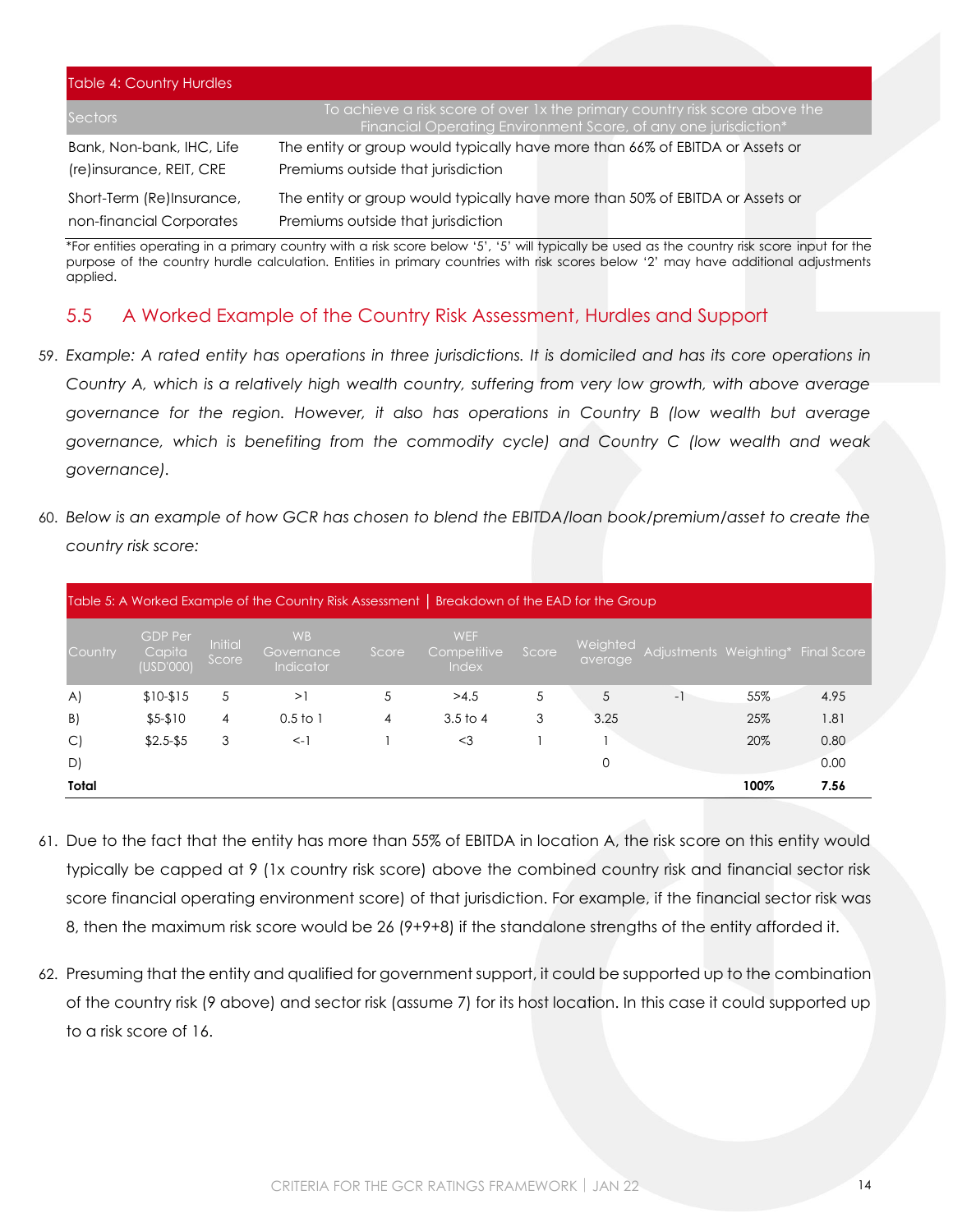### 5.6 Government Support

- <span id="page-14-0"></span>63. Entities that provide an essential public service or infrastructure role (such as water or power supply) would typically benefit from ongoing support. Such companies may be provided ongoing budgetary support, or allow tax concessions, or financial guarantees to ensure the continuation of its wider social/economic mandate, by its government. GCR only recognises such support in the fundamental analysis of the entity. For example, by boosting the business profile component score due to its protected market position or factoring in implied government due to superior cost of funds and market access. However, GCR ultimately believes that ongoing support should be tangible. If a company has a critical role, then the government or regulators should ensure that the company in question maintains leverage levels appropriate for the amount of EBITDA and cash flow generated (for example). If not, there should be regular planned and reliable capital increases, if the entity isn't capable of or mandated to drive sufficient internal capital generation. All of the above can be captured in GCR's forward-looking fundamental analysis of any given entity. In GCR's opinion, anything less demonstrates low willingness or capacity to support by the government on an ongoing basis.
- 64. GCR also recognises that government support can be provided on an extraordinary basis, especially during times idiosyncratic stress. For example, if a troubled financial institution is considered to be of high systemic importance, its home government may provide direct support by providing liquidity or capital injections, or by buying/insuring risky assets, to limit the impact on the wider financial system and to protect depositors. These anticipated actions may lead to a strengthening in the bank's stand-alone credit characteristics, especially in a time of stress, which have yet been factored into the balance sheet due to the uncertain nature and timing of support.
- 65. As a result, GCR has created a government support level for all entities where GCR considers such extraordinary support to be likely. For GCR, the level is the operating environment score (i.e. the combined country risk and sector risk score) of the entity in question. The level only starts to contribute to the overall GCR Risk Score when the creditworthiness of the entity is below that of the implied operating environment score. *For example, if issuer A has a total risk score of 8 and the operating environment score is 11, then GCR could uplift the final score by up to 3 scores, assuming that there are grounds to add government support (i.e., can the government support and does the entity qualify for support).*
- 66. Only entities operating in countries where the government has a good track-record of intervention and the capacity to support (as signified by a country risk score more than 3), should benefit from uplift. Domiciles with fiscal constraints, or legal/operational blockages to support should have no uplift.
- 67. The maximum support will be up to 5 scores by using [Table 6:](#page-15-2)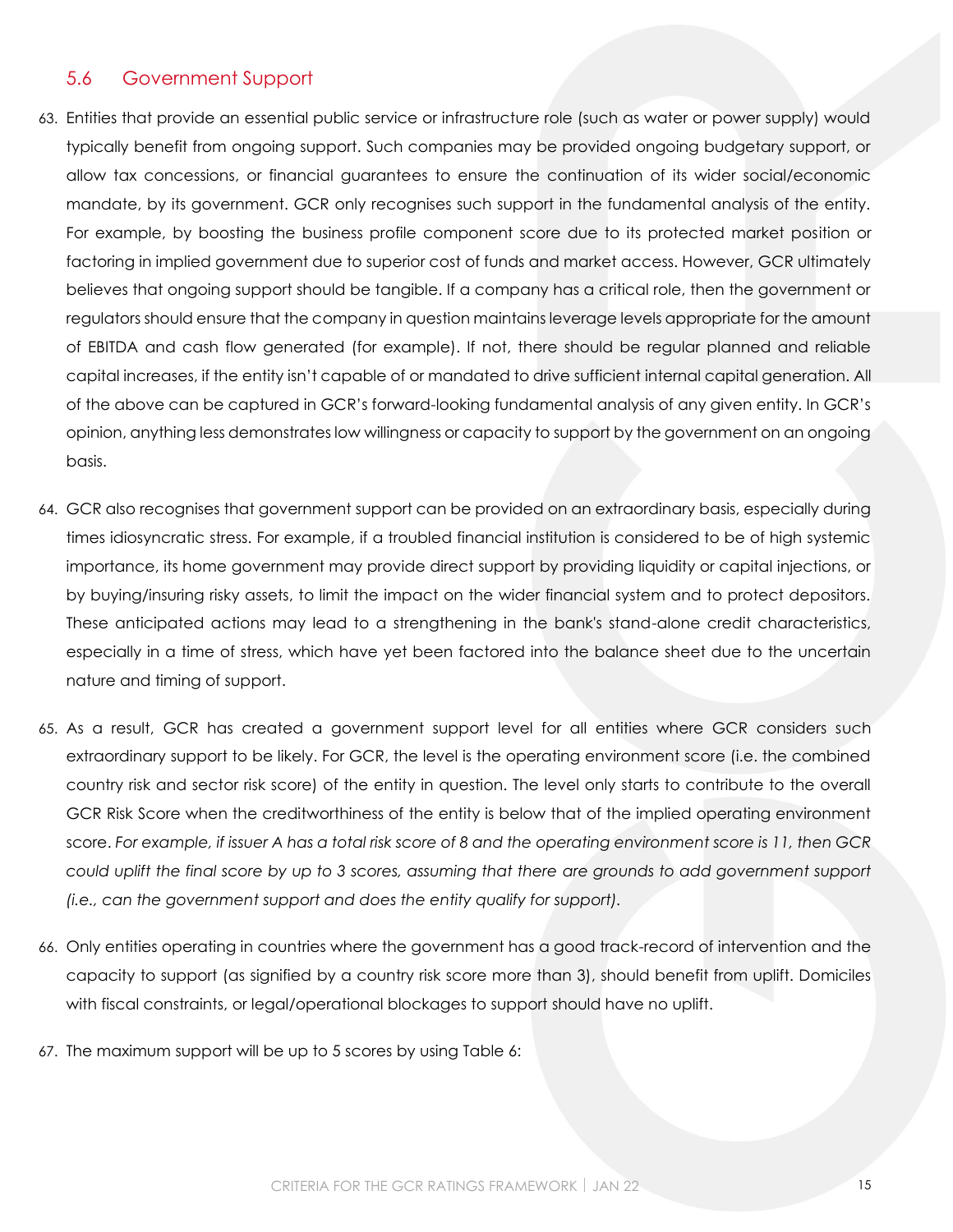<span id="page-15-2"></span>

| Table 6: Government Support |            |                                                                                                                                                                                                                                                                                                                                                                                                                                                                                                                                                                                                                |
|-----------------------------|------------|----------------------------------------------------------------------------------------------------------------------------------------------------------------------------------------------------------------------------------------------------------------------------------------------------------------------------------------------------------------------------------------------------------------------------------------------------------------------------------------------------------------------------------------------------------------------------------------------------------------|
| Assessment                  | Score      | <b>Typical Characteristics</b>                                                                                                                                                                                                                                                                                                                                                                                                                                                                                                                                                                                 |
| Strong<br>Support           | 4 to 5     | The entity is wholly owned or an arm of the government.<br>The entity conducts or maintains an essential function or infrastructure role that would be<br>exceptionally hard to substitute.<br>The entity is key for social or policy reasons, and is not profit maximizing.<br>A bank of domestic systemic importance, with market share of over 25%, Very high<br>interconnectedness with the financial system and not in a resolution active market.<br>No legal or regulatory impediments to support<br>Strong history of capital or liquidity support for this entity, or for an entity of similar status |
|                             |            | Majority owned by government.                                                                                                                                                                                                                                                                                                                                                                                                                                                                                                                                                                                  |
| Adequate<br>Support         | $2$ to $3$ | Conducts a role or mandate of social or policy importance.<br>A bank of domestic systemic importance, with market share of over 15%, high<br>interconnectedness with the financial system and not in a resolution active market.<br>Insurer, classified as systemically important by its regulator, with a market share of over 25%<br>and very high interconnectedness with the wider financial system.<br>No legal or regulatory impediments to support<br>Some history of capital or liquidity support for this entity, or for an entity of similar status                                                  |
| Moderate<br>Support         | $0$ to $1$ | Government owns a stake in the entity.<br>A bank of domestic systemic importance, with market share of over 10%, high<br>interconnectedness with the financial system and not in a resolution active market.<br>Insurer, classified as systemically important by its regulator, with a market share of over 15%<br>and very high interconnectedness with the wider financial system.<br>Maybe some legal or regulatory impediments to support.<br>Limited track-record of support to the entity or any entity of similar status.                                                                               |

<span id="page-15-1"></span><span id="page-15-0"></span>\*can include decimal numbers, i.e. Limited could be 1, 1,25, 1,50 and 1,75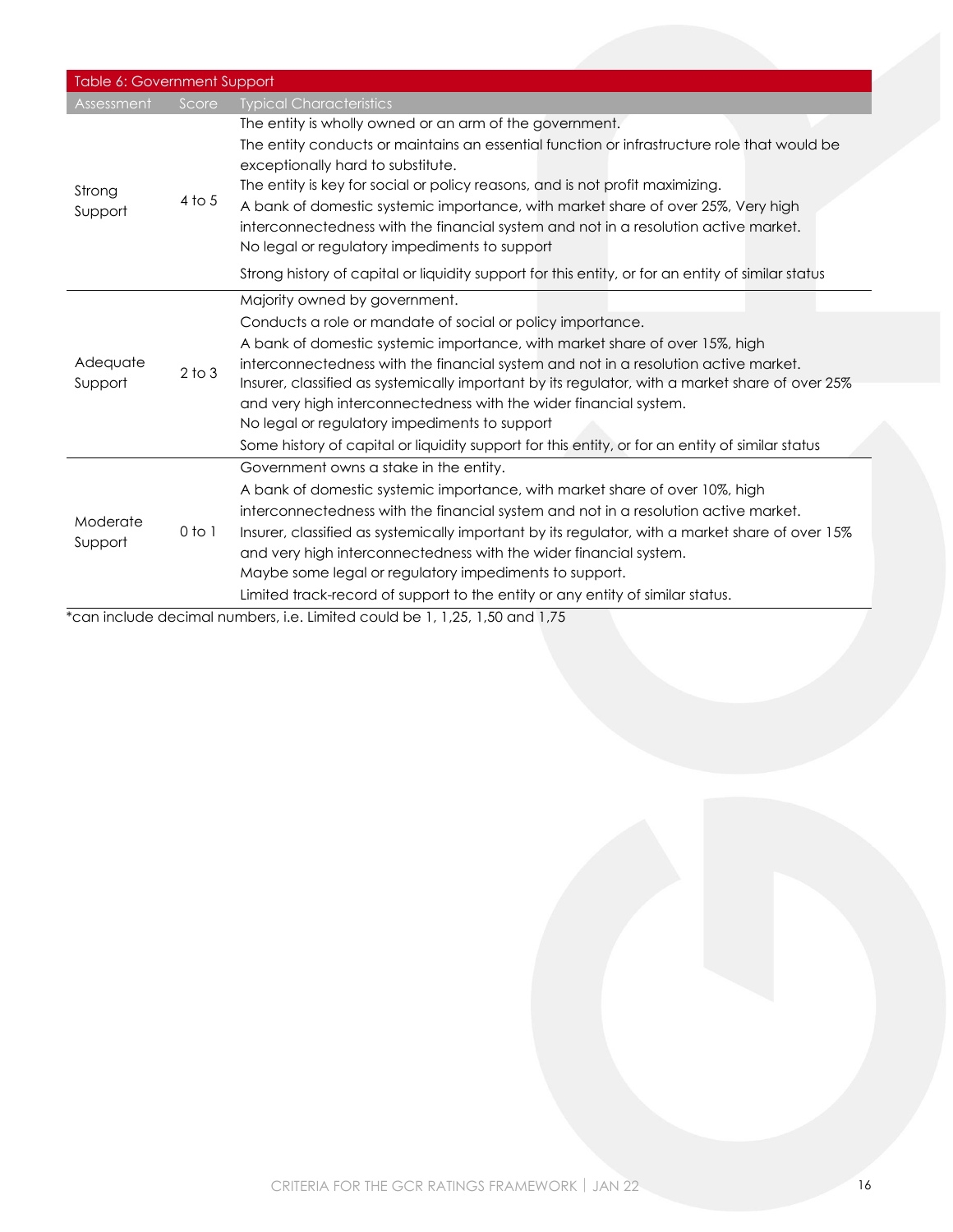## **6 Group Classification & Support**

### 6.1 Introduction

<span id="page-16-0"></span>68. Defining the nature of a group and the importance of a subsidiary to its group are key parts of the proposed GCR Ratings Framework. The proposed Group Classification & Support assessment explains how GCR proposes to make analytical decisions regarding identifying the analytical approach, classifying group important and support, guarantees and rating subsidiaries with weaker parents.

### 6.2 Identifying the Initial Analytical Approach

- <span id="page-16-1"></span>69. While GCR assigns ratings exclusively to legal entities/obligations, the creditworthiness of that entity or obligation is often based on the financial and corporate strengths of its immediate group or parent. This is because there is tangible likelihood of support or risk transfer either up from subsidiaries, across from sister companies under the same holding company/parent or down from that holding company/parent. As a result, GCRs ratings on a legal entity can be based on its own stand-alone strengths and weaknesses, or solely on group/parent factors, or on a mixture of standalone and support characteristics. GCR also note that due to a myriad of legal, regulatory, or geographic elements, several different legal entity ratings could be relevant within one consolidated group at any one time.
- 70. In order to improve transparency regarding the exact 'entity' to be analysed, GCR proposed the establishment of the 'analytical entity' concept. The 'analytical entity' identifies the exact nature of the corporate structure and financials being analyzed, which becomes the anchor for one or more legal entity rating(s). The 'analytical entity' can be a consolidated group, a subgroup or a stand-alone legal entity. The 'analytical entity' will be accorded a numerical GCR Risk Score and lower-case letter ACE. However, the 'analytical entity' will not be accorded an issuer credit rating. Issuer ratings will be accorded only to legal entities.
- 71. The approach to identifying the 'analytical entity' will typically be one of the following:
	- a) Standalone Credit analysis: For entities that are insignificant part of a group, are a small part of a group, or are insulated from the rest of the group. The analysis focuses on the entity's solo operations and financial information.
	- b) Group Credit analysis: For rated entities that are the significant part of their group (typically accounting for over 50% of the operations assets, revenues, loans or premiums) or conduct a critical role or is the ultimate parent of the group. The analysis focuses on the wider group operations and financials, although insulation may alter this approach.
	- c) Sub-group credit analysis: For rated entities that are a significant size within their own sub-group, which operates within a larger group.
	- d) Guarantees: an entity whose creditworthiness depends entirely on another. The analysis therefore depends on the guarantors' creditworthiness. See [section 6.4](#page-20-1) for information on the guarantee.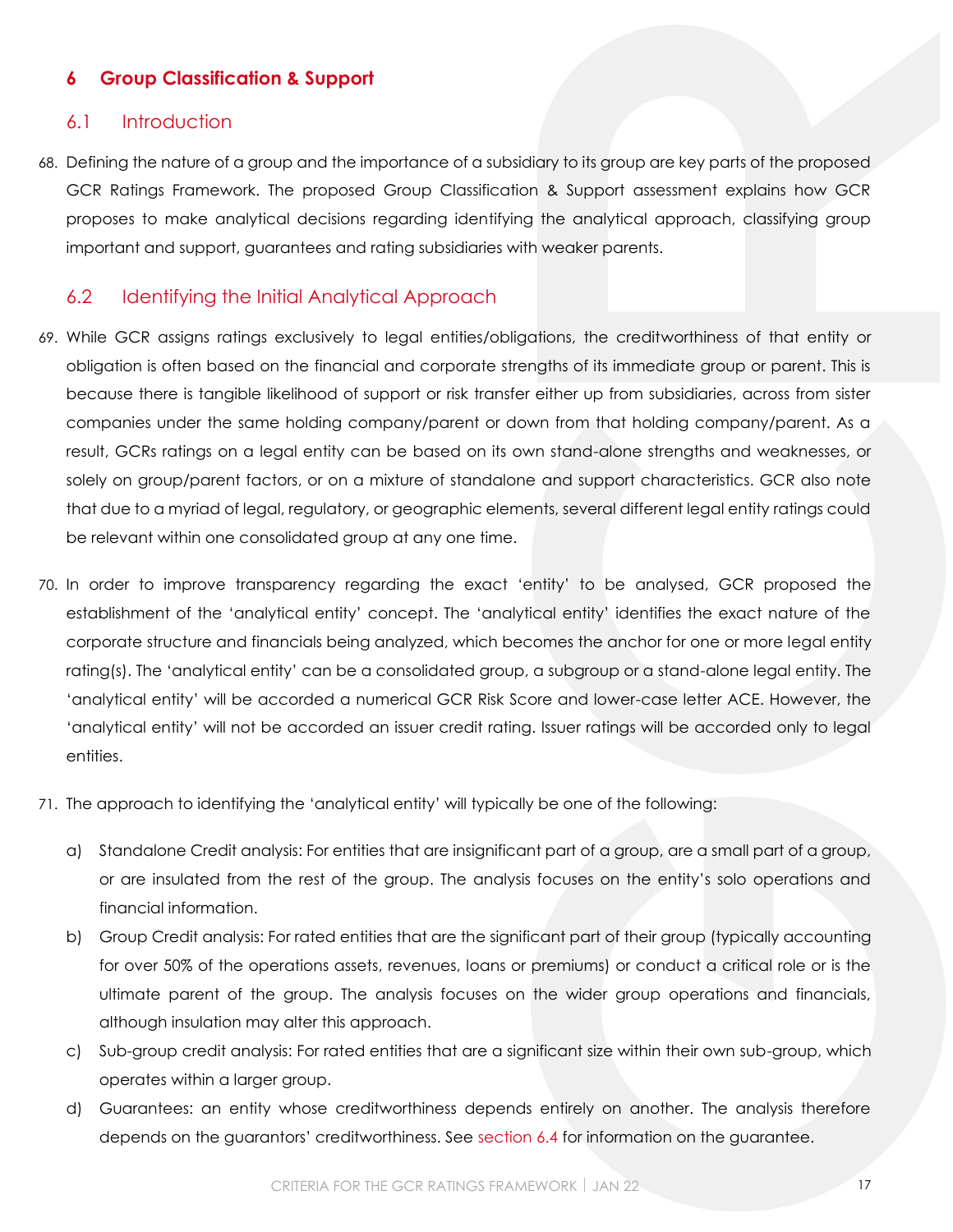- 72. GCR chooses the analytical approach using the decision tree in [Figure 3](#page-17-0) below.
- 73. The details of the relevant group structure, relevant financials and operations of the rated entity will be described in every GCR rating report.

<span id="page-17-0"></span>

*The details of the relevant group structure, relevant financials and operations of the rated entity will typically be described in every GCR rating report.*

- 74. Those entities typically excluded from the above decision tree would include:
	- a) Investment Holding Companies (IHC): Where the rated entity is a holding company that owns equity participations in operating companies, expressly with the goal to generate capital appreciation over the medium to long term by managing and eventually selling the assets and reinvesting returns in new undertakings. The Criteria for Ratings Investment Holding Companies will detail how GCR will rate the IHC. If GCR is to rate an operating entity that operates within an IHC, GCR would conduct a standalone credit analysis on the entity. There would be no cap created by the IHCs creditworthiness, for the operating entities, if the IHC doesn't have majority control.
	- b) Conglomerates: Where the rated entity is a holding company that has controlling stakes in a diverse range of operating entities, which function across industries, and the ultimate owners have no mediumlong term strategic view to sell the assets. In this case, to determine the GCR Risk Score and ACE GCR would analyze and weigh the contribution to assets or revenues of the individual operating entities or subgroups on a risk score basis. If the rated entity is part of a conglomerate, GCR would rate the entity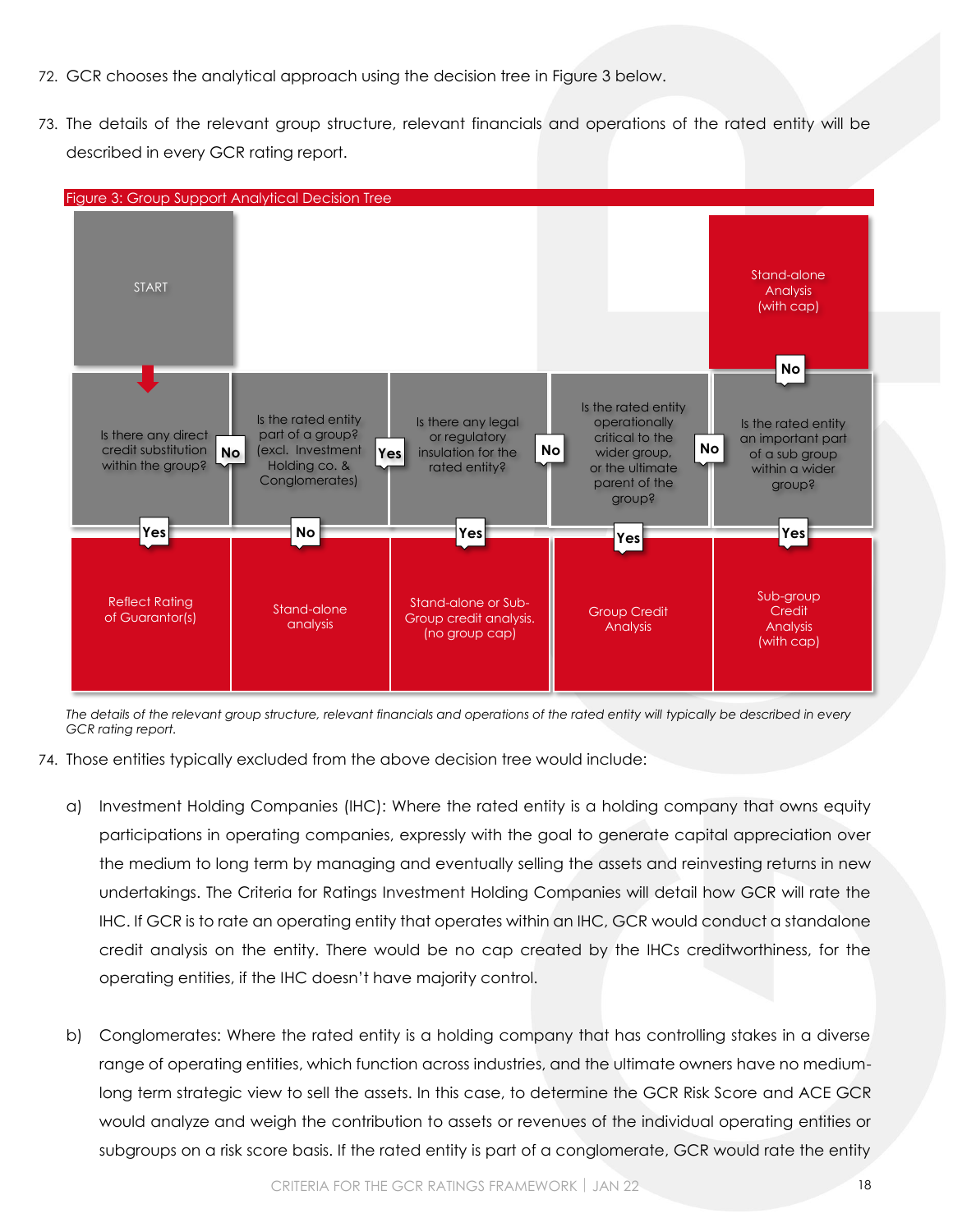on a standalone basis and provide uplift for support (up to the conglomerates ACE, presuming there is no insulation) using the below criteria.

c) Branches: Applicable for financial institutions only, and folded into the Financial Institutions criteria.

# 6.3 Classifying Group Importance and Support

- <span id="page-18-0"></span>75. Group support is included in the GCR Risk Score via the comparative profile section. To do so GCR first needs to ascertain the importance of the entity within its group and secondly the impact on the ratings.
- 76. GCR defines group support as the expected and ongoing financial or operational enhancement of an entity from related parties. This support can be provided directly from immediate or ultimate parents or due to its positioning within a specific group. GCR's group support criteria encompass both elements of potential support, focusing on the relative size, the history of parental support and rated entity performance, as well as the assimilation of the rated entity with its wider group/parent.
- 77. Where the financial or operational linkages are very strong, little or no weighting will be applied to the standalone characteristics of the rated entity but rather the financial/business strengths of the entity's immediate group. However, absent these strong levels of support GCR will continue to conduct analysis on the rated legal entity (or the predefined sub-group) and add elements of support should it be necessary (using [Table 7](#page-20-2) below).
- 78. To ascertain the possible amount of shareholder support, GCR first conducts a credit view on the parent/group. If the rating on the parent/group is higher than that of the subsidiary, GCR can raise the ratings on the latter (using [Table 7\)](#page-20-2).
- 79. If the parent itself benefits from some support, the uplift from this higher support will only carry through to the rated entity (the subsidiary) if GCR considers it likely that the support will flow through.
- 80. If a subsidiary is majority owned, it should not be rated higher than the parental group unless, it has been operationally and regulatory insulated from the parents' default (see below).
- 81. If the subsidiary operates in areas of higher country risk and it is not equalized to the ratings of the wider group, GCR cap the potential ratings uplift on the subsidiary using the country risk hurdle criteria. However, if the country risk is less than 3, GCR will typically cap support at 3 (unless guaranteed), because uncertainty of support rises materially as the country risk increases.
- 82. If the legal entity is a holding company, GCR will take the group ACE and lower the ratings if GCR see structural or regulatory subordination to group assets/revenues to be a risk. This approach differs per sector and can be found in the 'Rating Adjustment Factors' for each sector criteria.
- 83. GCR determines the importance of the subsidiary according to the below factors: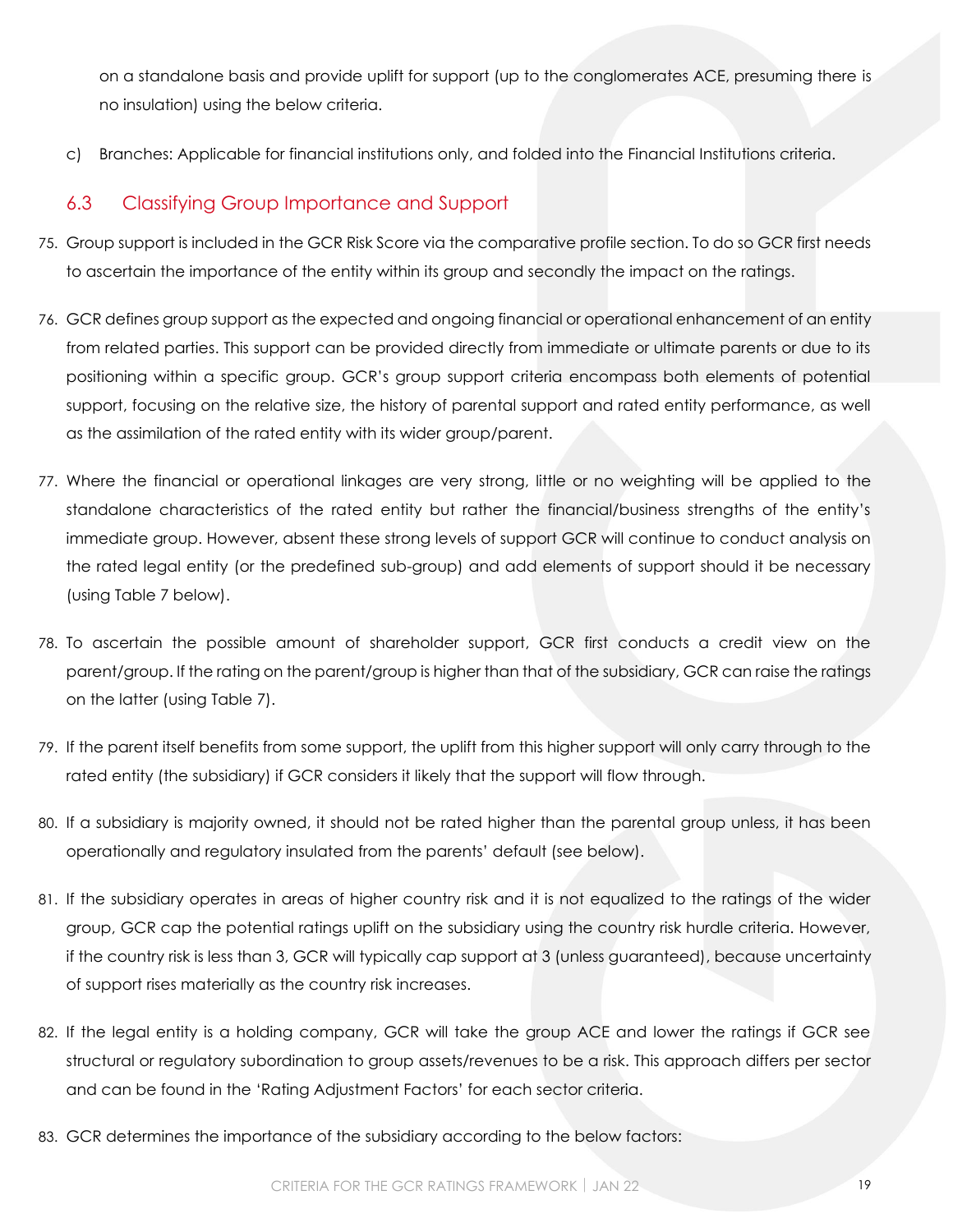#### 84. **Relevance**

- Full ownership or a large majority stake by the primary parent, or by two parents with shared economic/long term strategic interests, and is not an immaterial revenue or asset (typically +/- 10%) contributor to the group or the rated entity represents a part of a publicly communicated strategic priority of the parent (including ESG considerations).
- The subsidiary is material (c35%) to a group's assets, capital, revenues or profit but it is not the core operation of the group. OR the parent is regulatorily/legally obliged to support the subsidiary. OR it is an internally funded insurance/finance captive of the group.

#### 85. **History of Support and/or Performance**

- History of Support: A track-record of tangible economic support is evident, for at least the last three years, either through capital (where injections equal or outweigh dividends), guarantees, funding or liquidity. Including, if applicable, during a period of sovereign stress.
- History of Performance: The supported subsidiary has operated for more than three years and demonstrates adequate credit fundamentals (capital, liquidity, earnings etc.). If the supported entity has failed to perform (either in line with its parents' expectations or the market as a whole) over a threeyear period or has been materially stripped of capital/liquidity by the parent GCR can negate the history of support uplift.

#### 86. **Assimilation**

- The subsidiary must conduct some key operations or participate in lines of business key for the group.
- The subsidiary shares the name and branding of its parent, or otherwise has a well-known reputational link to the parent.
- There is strong operational integration of platforms and management.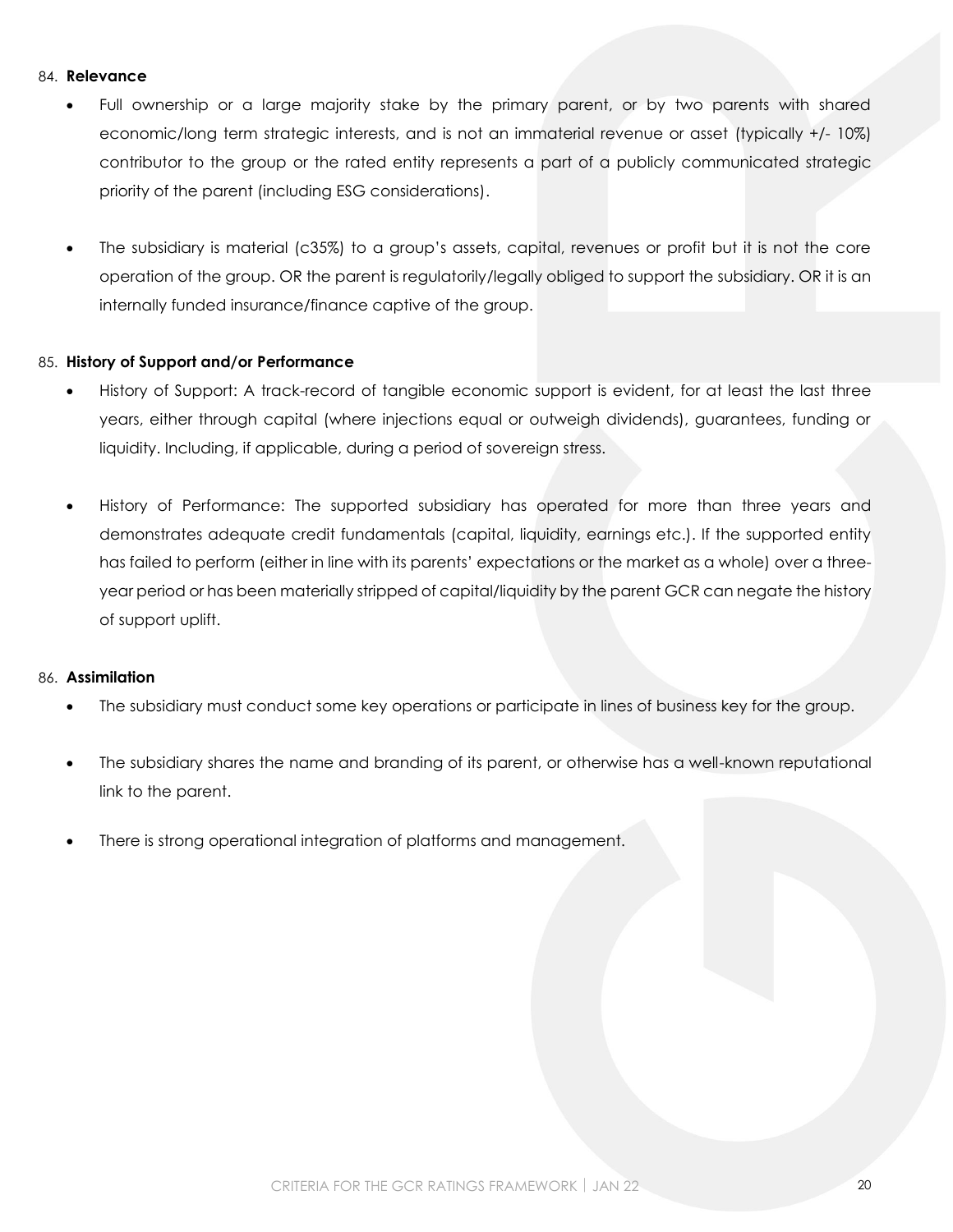#### 87. Upliftment scores for support are derived using the following table:

<span id="page-20-2"></span>

| Table 7: Group Support |                                                                                                             |                                                                                                                                                                                                                                                                                                                                                                                                                                                                                                                     |
|------------------------|-------------------------------------------------------------------------------------------------------------|---------------------------------------------------------------------------------------------------------------------------------------------------------------------------------------------------------------------------------------------------------------------------------------------------------------------------------------------------------------------------------------------------------------------------------------------------------------------------------------------------------------------|
| Assessment             | <b>Notches</b>                                                                                              | Shareholder or Affiliate Support                                                                                                                                                                                                                                                                                                                                                                                                                                                                                    |
| Equalized              | Equalized with the<br>Parent                                                                                | The subsidiary benefits from parental guarantees (or other credit<br>substitution) on all liabilities (>99%), or there are significant cross default<br>clauses on senior debt of the parent evident. The subsidiary operates<br>a function without which the parent will fail or a core part of the<br>business will fail, which will irreparable damage the group/ parent<br>franchise. Only companies that achieve the equalized category can<br>have ratings equal to that of the parents, using group support. |
| Essential              | 3 risk scores<br>to.<br>below the ACE of<br>the group/ parent.                                              | Both relevance sub-factors, one of the history sub-factors and at least<br>two assimilation sub-factors.                                                                                                                                                                                                                                                                                                                                                                                                            |
| Important              | 2 to 3 risk score uplift,<br>risk<br>capped<br>one<br>score below the ACE<br>of the group/parent.           | One sub-factor from all three of the relevance, history and assimilation<br>factors.                                                                                                                                                                                                                                                                                                                                                                                                                                |
| Limited                | 0 to 1 risk score uplift,<br>capped<br>one<br>risk<br>score below the ACE<br>the<br>Οf<br>group/<br>parent. | At least 1 of the sub-factors above.                                                                                                                                                                                                                                                                                                                                                                                                                                                                                |

\* can include decimal numbers, i.e. Limited could be 1, 1,25, 1,50 and 1,75

## <span id="page-20-1"></span>6.4 How GCR views Guarantees

- <span id="page-20-0"></span>88. In the case of a guarantee, GCR can uplift the ratings on the legal entity or issuer to the level of the guarantor. Typically, guarantees are either general obligations for legal entity liabilities or designed to cover specific issues or programs.
- 89. For full guarantees that cover 100% of general obligations or the entirety of a bond/program, GCR applies direct credit substitution to the guarantor (therefore the credit analysis is on the guarantor), as long as the guarantee is unconditional, irrevocable and meets local legal opinion on the enforceability of the guarantee.
- 90. Generally, GCR believes that a guarantee must at least cover the following aspects to allow for credit substitution.
	- a) The guarantor (in the guarantee document) must unconditionally (waiving all circumstances and conditions of release) promise to pay all (100%, pre-set offs or other deductions) of the guaranteed obligation or (if applicable) all of the obligations of the guaranteed entity in line with the original obligations. It should not promise to pay on the outstanding debt post recoveries or collateral coverage and should not be an exchange for other obligations or change the initial terms of the obligation.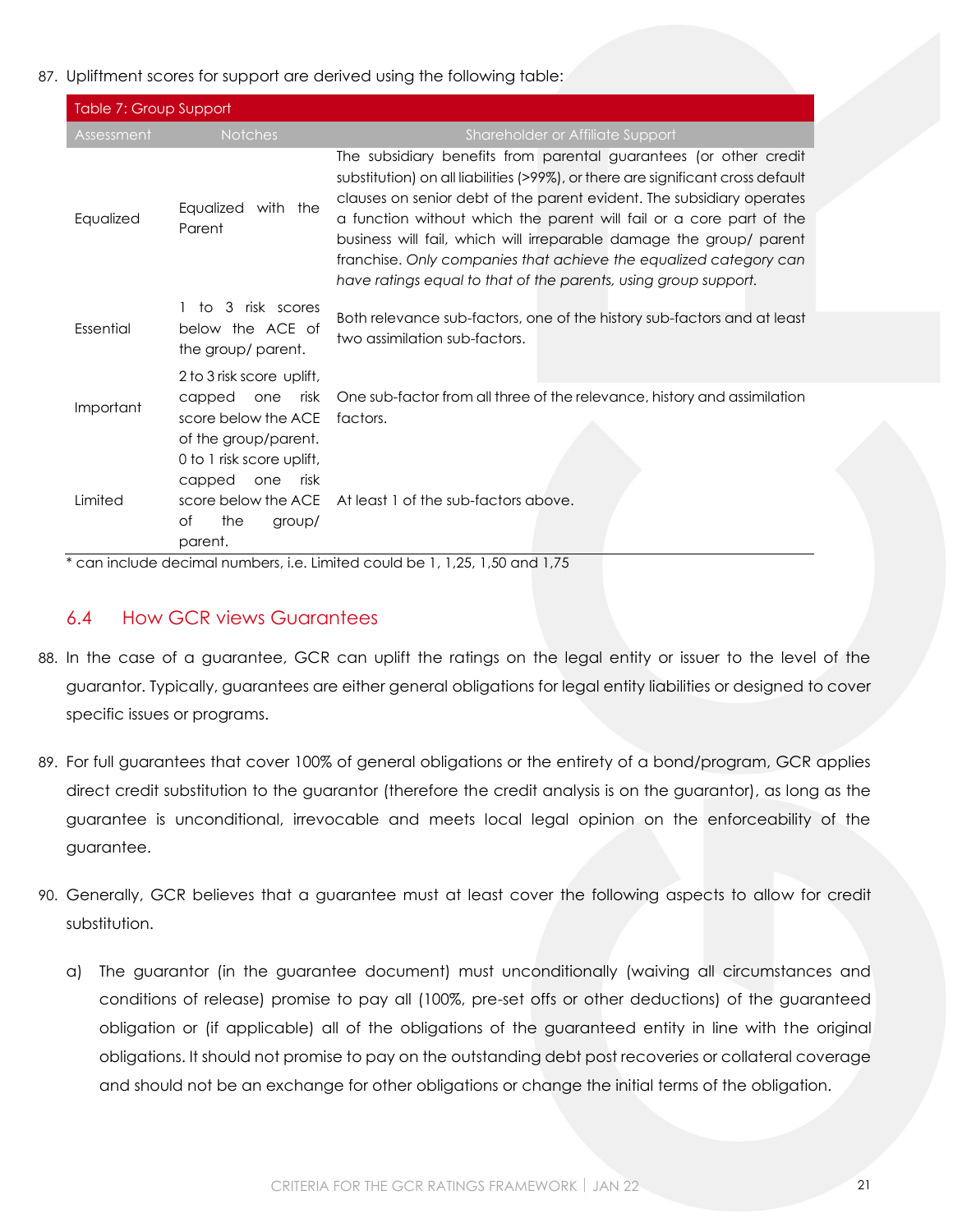- b) The payment has to be timely, i.e. in line with the original documents or liabilities as they come due, although GCR will allow a grace period of up to five days. To this end, there must be a well-established payment mechanism in place, to avoid delays.
- c) The guarantee must be pari-passu with obligations of similar ranking, i.e., if the obligations are senior unsecured then the guarantee must rank at the same level.
- d) The holders of the obligations must be beneficiaries of the guarantee. There cannot be a second party that benefits from the guarantee and takes on the obligations.
- e) The guarantee must be irrevocable, so guarantors' right to terminate or amend the guarantee should be limited, especially not changing any of the points raised in points a) to d).

# 6.5 Rating subsidiaries with weaker parents

- <span id="page-21-0"></span>91. If the rated entity is owned and ultimately controlled by another legal entity, which is considered to be of relatively weaker credit strength (excluding investment holding companies), then GCR should typically cap the ratings on the subsidiary at the parent or sub group level. However, GCR do allow some uplift above the parents rating in the following cases:
	- a) When the entity is owned by a private equity firm or an investment holding company, where there is no long term or strategic interest in the subsidiary beyond the creation of short term value for the parent. In this case, GCR may aggressively strip dividends to artificially increase the leverage of the entity and perhaps negatively change management and governance, but GCR may not cap the ratings.
	- b) When a legal entity, within an analytical group, is relatively small but of clearly higher creditworthiness relative to sister companies and GCR believes management/ regulators/ creditors have the intention of operationally and legally insulating the entity from the rest of the group in the case of stress.
	- c) For non-regulated entities, typically non-financial corporates, GCR may uplift the risk score by up to three above group ACE if GCR believes the legal entity is:
		- Severable from the parent, for example it has no material related party obligations or operational integration, and,
		- has limited joint franchise and management, and
		- has strong and effective minority interests, and
		- is separately listed on an exchange, and
		- has no joint funding or credit linkages (creditor ringfencing could provide further uplift), and
		- there are no management and governance concerns at group or subsidiary level, and/ or
		- there is limited shared distribution.
	- d) When a subsidiary (or subgroup) is prudentially regulated (i.e., has capital, liquidity, or other prudential requirements) in its own market (sector or country) and GCR expects the regulator to shield the entity from exogenous and intra-group risks. This is called regulatory insulation and where possible discussion with regulators has led us to opine that there is a level of protection. Cases of regulatory insulation should be rare within the same jurisdiction, due to the obvious joint default risk of two entities operating within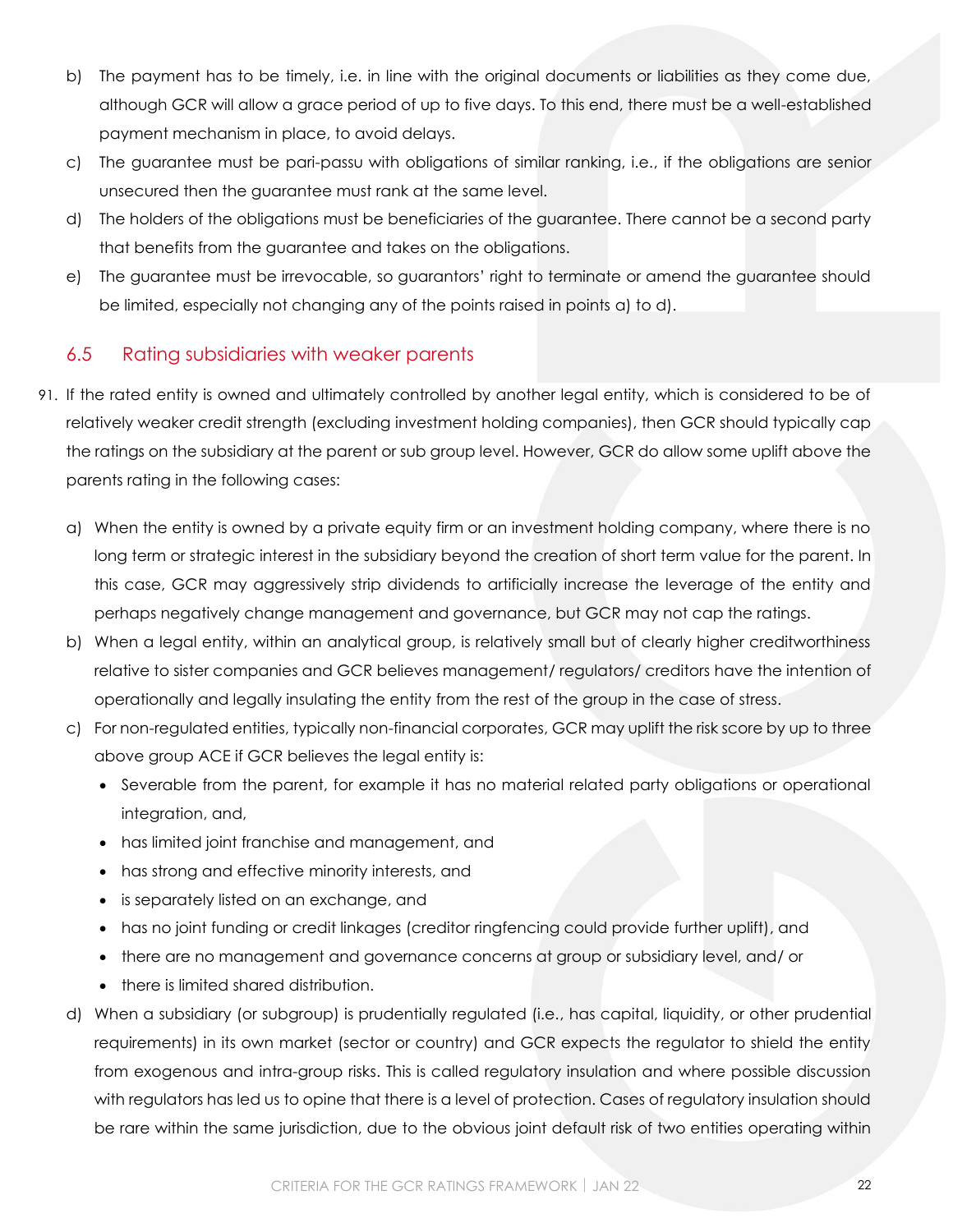the same group but can be more easily applied when the group operates across borders. However, if GCR does see both operational and regulatory insulation, GCR can allow the subsidiary up to three risk scores above the parent. In order to allow for insulation, GCR will also (in addition to the non-financial factors above) take a view on whether:

- The government or regulator has the right to change ownership and management?
- If there is a strong economic basis for the regulator to insulate the subsidiary or affiliate (such as systemic importance)?
- If there is limited group or related party exposure?

## 6.6 An Example of How GCR applies the Group Classification and Support Criteria

<span id="page-22-0"></span>92. *GCR rates a number of legal entities within a consolidated insurance group, whose subsidiaries include a short term insurance company, a life-insurance company, a real estate company and an equities trading business. There is a non-operating holding company ("NOHC") above the group, which owns 100% of all the subsidiaries. The short-term insurer contributes 80% of group assets and premium, the life insurer contributes 15% of group assets and premium with the real estate company and equities trading business contributing a minor amount of assets and revenues. GCR does not think there is regulatory insulation of any subsidiary. However, there is an unconditional and irrevocable guarantee from the NOHC to the equities trading business.* 

93. The analytical approach for rating each of the legal entities would typically be the following:

- a) To rate the short-term insurer: Due to the fact that the legal entity contributes the clear majority of assets/premium, GCR would conduct the financial and business analysis on the consolidated group. Therefore, the analytical entity would be the group and the legal entity issuer credit ratings would be 'equalized' with the ACE of the analytical entity.
- b) To rate the NOHC, GCR would notch down from the analytical entity ACE used to create the short term insurance entity rating. The amount of notching would reflect the structural subordination of the NOHC plus any leverage, including the guarantee on the equities trading business.
- c) To rate the life insurer, GCR would analyze the stand-alone accounts and business strengths of the entity and then add uplift up to, but not beyond, one below the group ACE. This would reflect the modest contribution to group premiums/assets and the fact there is no insulation.
- d) To rate the real estate business, GCR would analyze the stand-alone accounts and business strengths of the entity but not include any uplift, as GCR wouldn't consider it to be of 'group importance'.
- e) To rate the equities trading business, GCR would look at the quality of the guarantee and assuming it passes GCR's criteria, equalize its rating with the NOHC (the guarantor). If it doesn't, the approach would be the same as the real estate business above.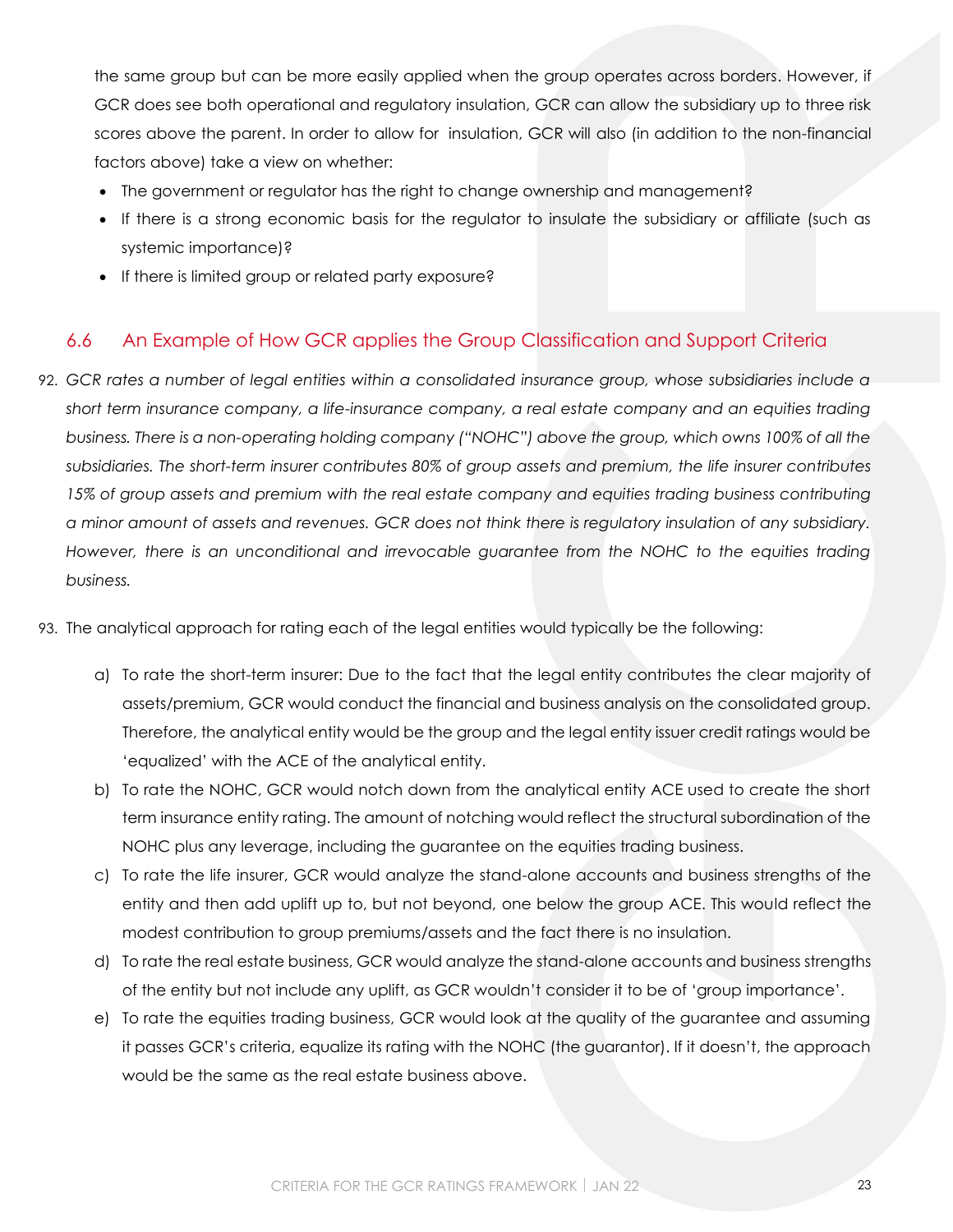### **7 Management and Governance**

### 7.1 Introduction

- <span id="page-23-1"></span><span id="page-23-0"></span>94. GCR defines management as the control of a company's operations within the context of its strategies, policies, processes, and procedures set by a governing body. Whereas governance is the creation, measurement and compliance with the same policies, processes and procedures. If management are concerned about achieving results, then the governing bodies should be concerned about how the results are achieved. GCR considers both.
- 95. In practice, the margins between management and governance is often blurred, particularly for entities with limited size and maturity. Smaller companies with limited staffing and financial resources will often blend responsibilities between those who manage and those who govern. As a result, GCR is not looking for 'international best practice' for all of its rated entities. To some extent, the size of the governance (and risk management) function(s) should be proportionate to the size and complexity of the company. However, the rated entity must be aware of the major threats and weaknesses facing the company and be able to articulate and manage against those risks. This is because fundamentally, management and corporate governance failure is a leading cause of default.
- 96. The management and governance assessment is judged on a scale of 'adequate' (0) to 'very weak' (-5), purely on a qualitative basis, and it typically will involve a holistic and cumulative view of management and governance shortfalls against the implied ratings from the framework. Due to the fact that GCR expects all companies to have appropriately skilled management and governance structures for the size and complexity of the organization, GCR views the score purely as a negative adjustment on the competitive position score. For most rated entities, the score will remain neutral. Often, management and governance failures are not seen until after the event, when it has already impacted the financial or competitive profile. However, if GCR finds significant single or cumulative concerns, GCR may create a negative score for the issuer.

### 7.2 Management and Governance Factors

- <span id="page-23-2"></span>97. Below is a list of factors that could be included in GCR's Management and Governance assessment, although any additional relevant factors may be included as they develop:
- 98. **Complexity/Opaqueness of operations or structure**: GCR believes that complex or opaque operating groups or structures could raise risks within a rated group. This is because complex operational structures, such as multiple layers of intermediary holding companies (including off shore), or a multitude of joint ventures or associates, could trap capital and liquidity, hide poor performance, or bring unknown risk into the group. GCR also believes it could also inhibit the board's oversight over the subsidiaries/associates/ventures of the company.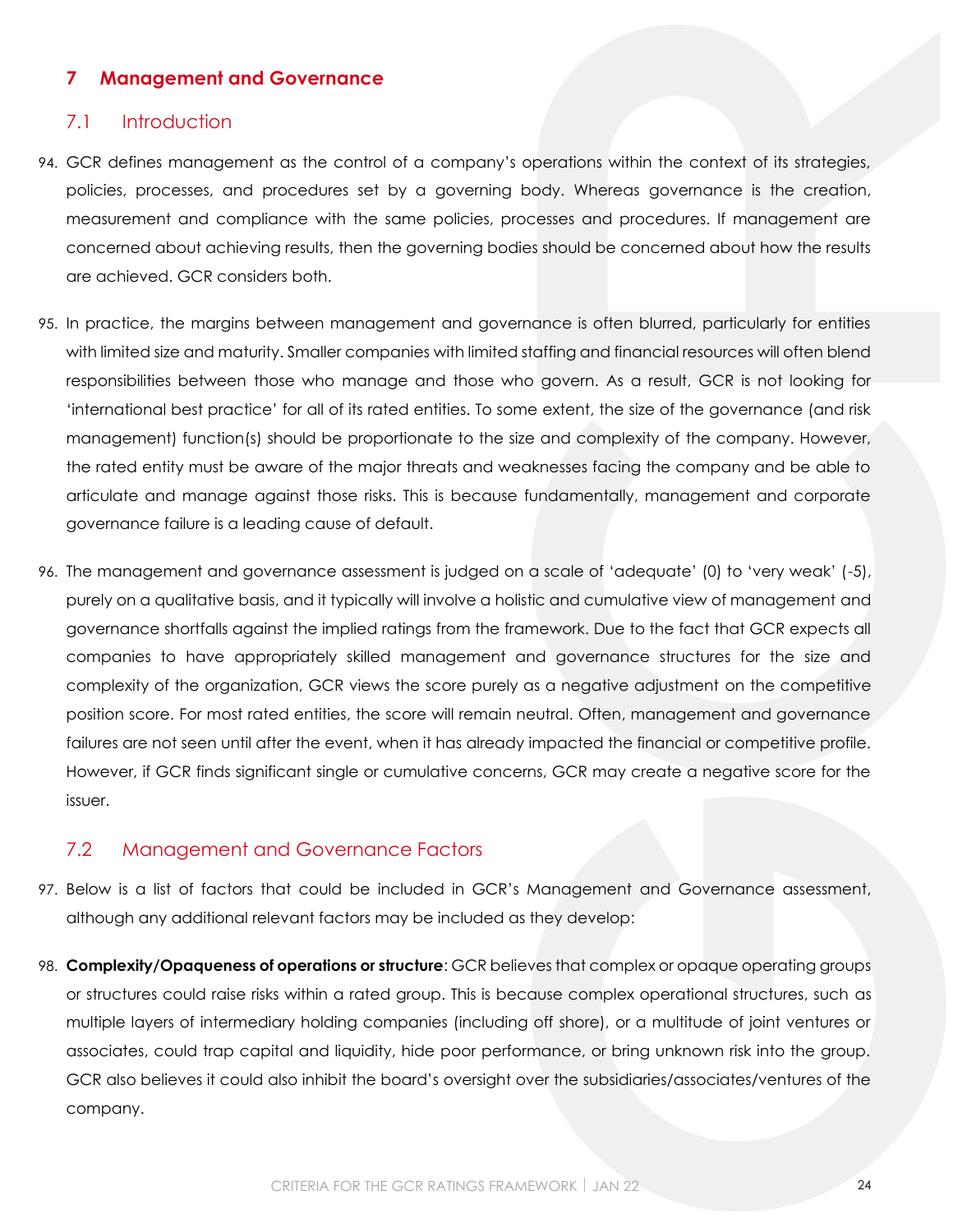- 99. **Shareholding**: Typically, GCR views opaque ownership or ownership by private equity companies, families or individuals as a potential negative, especially if there isn't strong and independent board and/or regulatory oversight. This is because it may raise the risk of profit taking before sustainability, on one hand, or the risk of intra-group or related party activities on the other. Family or entrepreneur run businesses may choose to make decisions that are best for the family/individual, not for the creditors. GCR may also find risk in the shareholding structure or voting rights, elements such as put or call options or golden shares or unusually strong minority interests or voting blocks' with in the shareholder base could cause some uncertainty around the strategic direction or decision making of the company.
- 100.**Transparency, disclosure and audit**: GCR believes the consistency, reliability and quality of disclosure by the entity to be an important guide of management and governance quality. Generally, GCR takes comfort from companies who are transparent and willing to open their books to investors and agencies, including GCR itself. Conversely, those which hide or delay information, whether through poor management information systems or a lack of willingness to share information are generally viewed negatively. GCR includes in this the failure to report contingent liabilities, off-balance sheet assets (and the economic impact thereof) related party interests or other factors which may affect the financial profile of a company.
- 101.GCR believes in the **independence, reputability and scope of the external auditors**. GCR will take strong guidance from the auditors' opinion on the financial statements, internal controls and risk management functions when applicable. Qualified audits may raise pertinent risks, particularly opinions which question the going concern capability of the entity. Furthermore, financial restatements, or restatements made by a new external auditor or the frequent turnover of auditors could show poor management control/systems. GCR also believe that the independence and quality of the internal audit function is important, as is the oversight provided by the board and chair.
- 102.**Management and Corporate behavior**: GCR believes that the depth and quality of senior management is an important differentiator for rated entities. Whilst this is sometimes difficult to ascertain, ultimately, executive and board skills need to be appropriate for the risks undertaken by the rated entity. GCR believes that an over dependence on, or control by, a single or group of executives is a negative as a strong corporate culture typically benefits from multiple voices. A high percentage of management shareholding, management board control or over aggressive compensation factors that could lead to excessive risk taking is also viewed negatively. Rapid turnover of senior management can also be a sign of a weak corporate culture, amongst others. A high number (frequency or severity) of regulatory actions over legal/taxation/regulatory or compliance breaches raises a red flag, so might a risk appetite that is well beyond the market.
- 103.**Board Structure and Effectiveness**: Addressing the ability of the board to provide independent oversight of management performance and hold management accountable to shareholders and creditors. GCR believes that a strong base of truly independent Directors is important, as well as the regular and transparent declaration of a director's interests. GCR believes it is important that director's interest to be declared at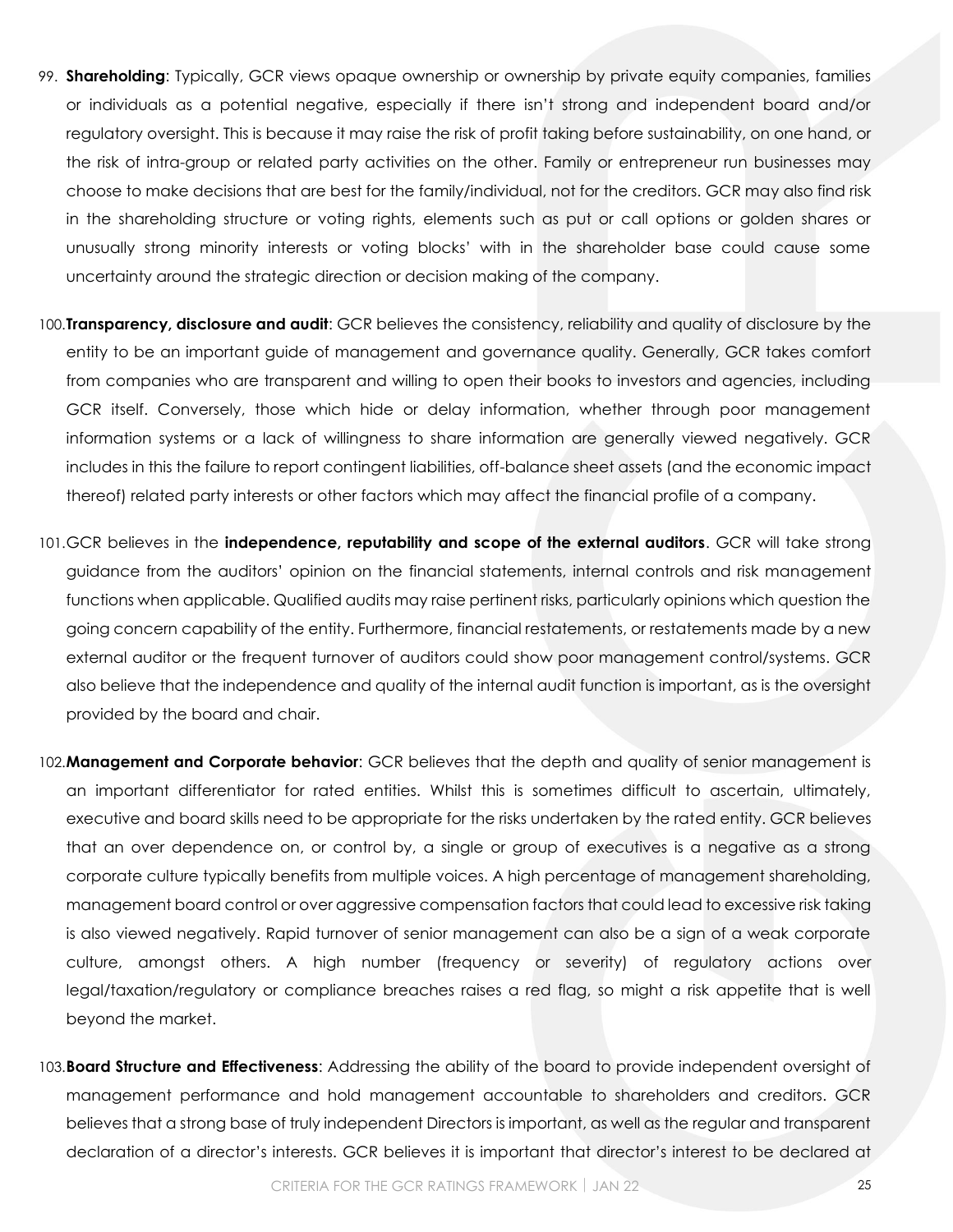least annually, as well as when a potential conflict of interest arise. Active and functioning boards that are well informed and whose responsibilities are clearly articulated provide better oversight on such matters as compensation (especially for the CEO), strategy, ethics, risk, and audit (etc.), in GCR's opinion. Executive control of the board, either by number or by personality, would also be viewed negatively.

- 104.**Strategic implementation**: GCR will only opine on strategic implementation when GCR believes it actively increases or decreases the creditworthiness of the rated entity. Entering new markets or new products, without the appropriate skills or financial backing could raise risks. Conversely, being slow to move into new markets or losing market share in existing ones could demonstrate weak management. Typically, however, GCR believes management's success against its own strategic goals and how they fit with or challenge the overarching governance structures is a good guide for the quality of management. If management are consistently missing performance targets or failing to convert strategic decisions into concreate actions, GCR may view the management poorly. Conversely, if management achieve a strong track-record of stable financial performance, without losses emanating from high operational risk or an overtly high-risk appetite, GCR may have a more neutral or positive view.
- 105.**Risk Management**: Even the strongest boards cannot overcome a weak risk culture, poor internal controls or inaccurate risk management/measurement. Strong risk management ensures that there are policies for identifying, measuring, managing and communicating risks on a forward-looking basis. Subsequently, monitoring the implementation of such policies and the quality of reporting underline the success of the risk management framework. Creating a strong risk aware and adherent culture is important, but it is ultimately difficult to measure. Conversely, viewing the comprehensiveness of enterprise-wide risk management standards, including how well known these standards are understood and adhered to in the company, and understanding internal tolerances against the identified risk appetite of the company in question can be a good guide how the company manages and measures its risk. On a more fundamental level, ensuring compliance with all applicable laws and regulations at the international and national level is an important guide to how seriously management and the board view risk. Furthermore, doing excessive amounts of business with politically exposed people or having signs of weak procurement practices may also show a shortfall in governance.
- 106.**Environmental and Social** issues are increasingly important for directors to consider, having regard for the impact of an entity's operations on both its environment and its community, which has a bearing on the sustainability of financial performance. GCR will assess the sensitivity of an entity's credit profile to environmental and social issues and the degree to which management has considered the potential for, and measures to mitigate against, such risk. Any fines/regulatory actions/adverse media coverage in this regard could be seen negatively.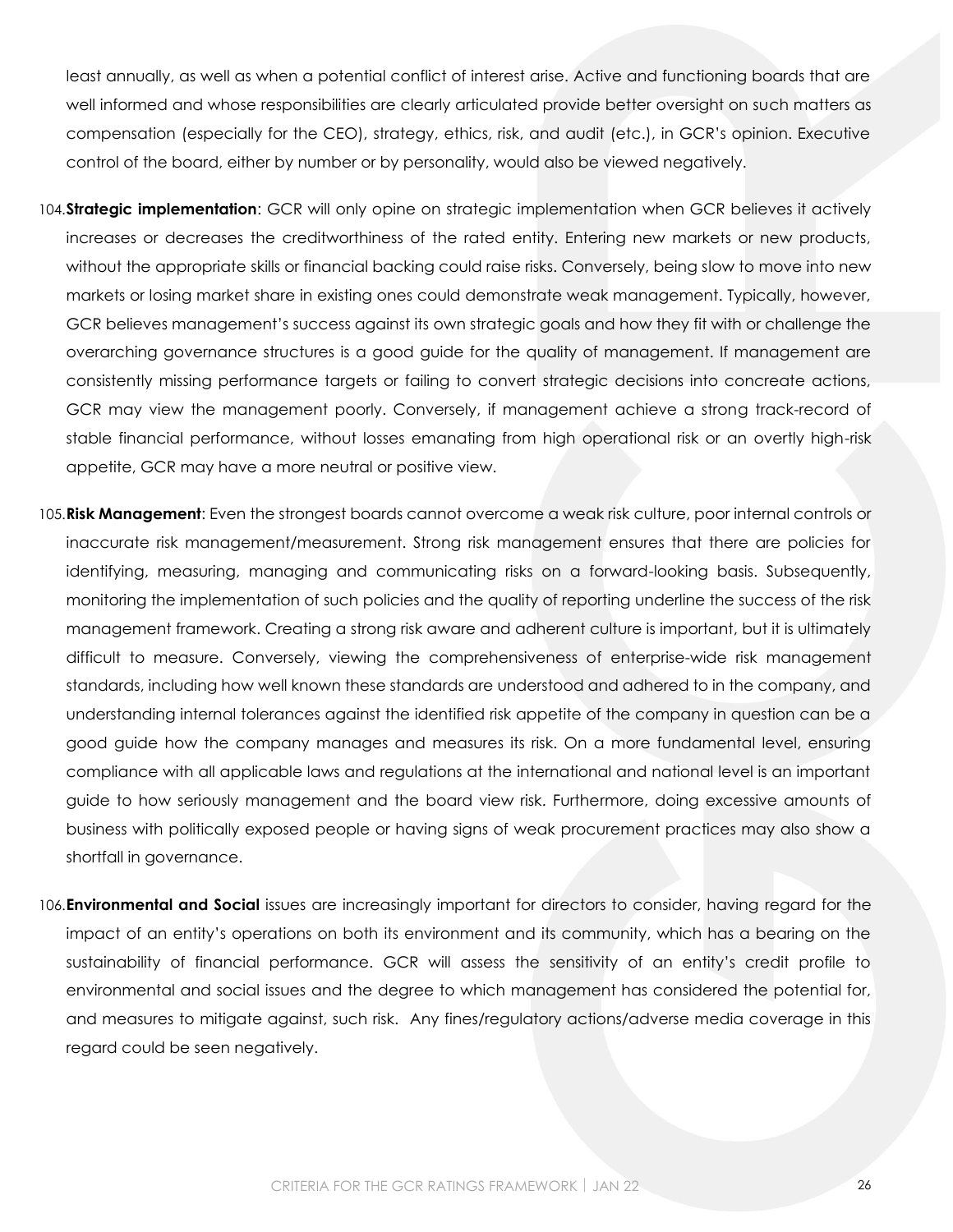## GLOSSARY OF TERMS/ACRONYMS USED IN THIS DOCUMENT AS PER GCR'S GLOSSARY

| Accounting                | A process of recording, summarising, and allocating all items of income and expense of the company and analysing, verifying<br>and reporting the results.                                                                                                                                             |
|---------------------------|-------------------------------------------------------------------------------------------------------------------------------------------------------------------------------------------------------------------------------------------------------------------------------------------------------|
| Agency                    | An insurance sales office which is directed by an agent, manager, independent agent, or company manager.                                                                                                                                                                                              |
| Asset                     | A resource with economic value that a company owns or controls with the expectation that it will provide future benefit.                                                                                                                                                                              |
| Assets                    | A resource with economic value that a company owns or controls with the expectation that it will provide future benefit.                                                                                                                                                                              |
| <b>Balance Sheet</b>      | Also known as Statement of Financial Position. A statement of a company's assets and liabilities provided for the benefit of<br>shareholders and regulators. It gives a snapshot at a specific point in time of the assets the company holds and how they have<br>been financed.                      |
| Benefits                  | Financial reimbursement and other services provided to insureds by insurers under the terms of an insurance contract.                                                                                                                                                                                 |
| Bond                      | A long term debt instrument issued by either a company, institution or the government to raise funds.                                                                                                                                                                                                 |
| Borrower                  | The party indebted or the person making repayments for its borrowings.                                                                                                                                                                                                                                |
| Budget                    | Financial plan that serves as an estimate of future cost, revenues or both.                                                                                                                                                                                                                           |
| <b>Business Cycle</b>     | Regular fluctuations in overall activity in an economy over time. The cycle has four distinct elements: recession, recovery, peak<br>and slowdown.                                                                                                                                                    |
| Call Option               | A security that gives the holder or buyer the right but not the obligation to buy an underlying instrument at an agreed price<br>(the strike price) within a specified time. The seller or writer has the obligation to sell the underlying instrument if the holder<br>exercises the option.         |
| Capacity                  | The largest amount of insurance available from a company. In a broader sense, it can refer to the largest amount of insurance<br>available in the marketplace.                                                                                                                                        |
| Capital                   | The sum of money that is invested to generate proceeds.                                                                                                                                                                                                                                               |
| Cash Flow                 | The inflow and outflow of cash and cash equivalents. Such flows arise from operating, investing and financing activities.                                                                                                                                                                             |
| Cash                      | Funds that can be readily spent or used to meet current obligations.                                                                                                                                                                                                                                  |
| Collateral                | Asset provided to a creditor as security for a loan or performance.                                                                                                                                                                                                                                   |
| Commodity                 | Raw materials used in manufacturing industries or in the production of foodstuffs. These include metals, oil, grains and cereals,<br>soft commodities such as sugar, cocoa, coffee and tea, as well as vegetable oils.                                                                                |
| Concentrations            | A high degree of positive correlation between factors or excessive exposure to a single factor that share similar demographics or<br>financial instrument or specific sector or specific industry or specific markets.                                                                                |
| Conditions                | Provisions inserted in an insurance contract that qualify or place limitations on the insurer's promise to perform.                                                                                                                                                                                   |
| Conglomerate              | A company made up of subsidiaries that operate in several business sectors that are unrelated to each other.                                                                                                                                                                                          |
| Contingent<br>Liabilities | Liabilities not recorded in an entity's financial reports, but which might become due.                                                                                                                                                                                                                |
| Contract                  | An agreement by which an insurer agrees, for a consideration, to provide benefits, reimburse losses or provide services for an<br>insured. A 'policy' is the written statement of the terms of the contract.                                                                                          |
| Corporate<br>Governance   | Refers to the mechanisms, processes and relations by which corporations are controlled and directed, and is used to ensure the<br>effectiveness, accountability and transparency of an entity to its stakeholders.                                                                                    |
| Country Risk              | The range of risks emerging from the political, legal, economic and social conditions of a country that have adverse consequences<br>affecting investors and creditors with exposure to the country, and may also include negative effects on financial institutions and<br>borrowers in the country. |
| Coverage                  | The scope of the protection provided under a contract of insurance.                                                                                                                                                                                                                                   |
| Credit Rating<br>Agency   | An entity that provides credit rating services.                                                                                                                                                                                                                                                       |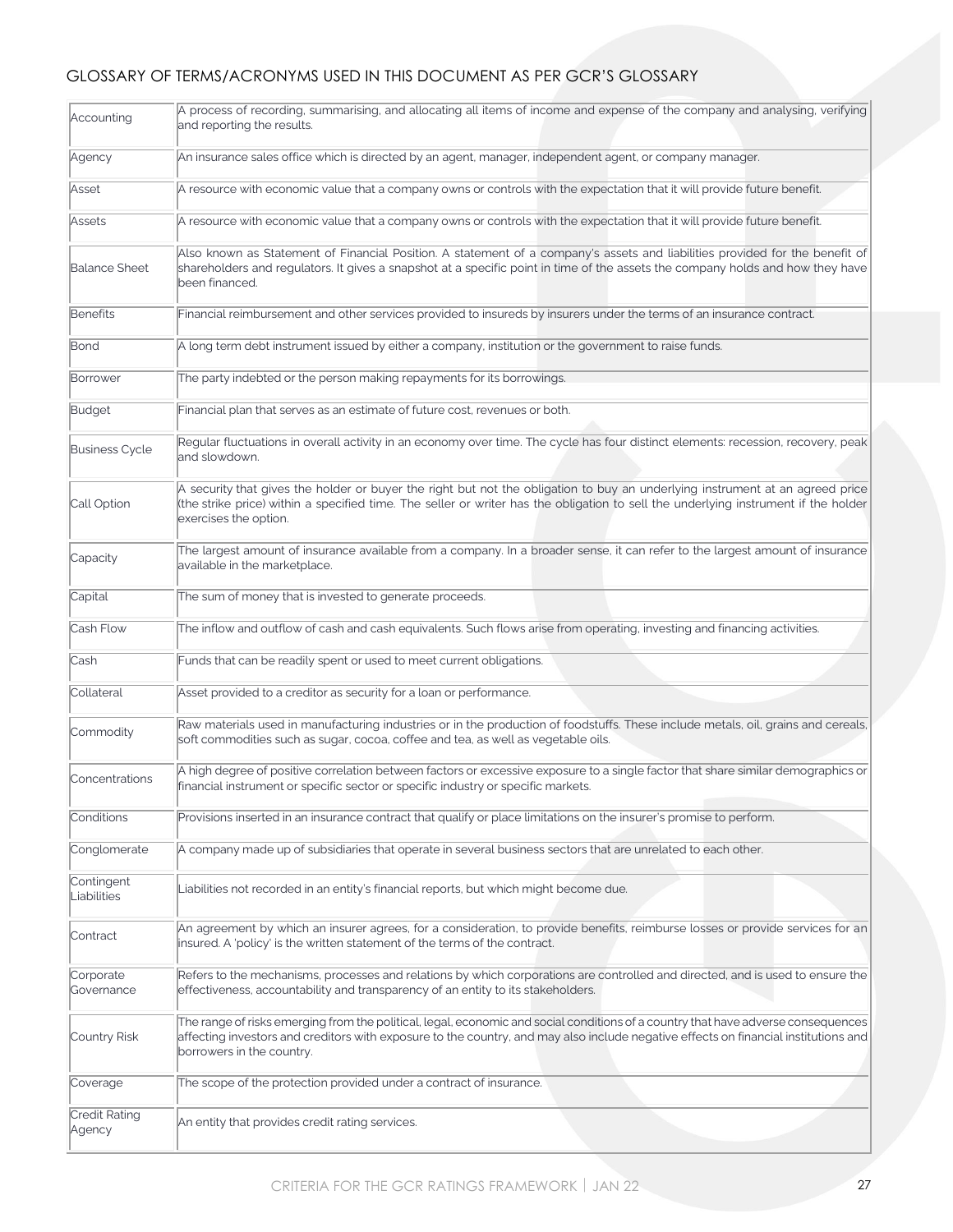| Credit Rating            | An opinion regarding the creditworthiness of an entity, a security or financial instrument, or an issuer of securities or financial<br>instruments, using an established and defined ranking system of rating categories.                                                                                                                                                                                                                            |
|--------------------------|------------------------------------------------------------------------------------------------------------------------------------------------------------------------------------------------------------------------------------------------------------------------------------------------------------------------------------------------------------------------------------------------------------------------------------------------------|
| Credit Risk              | The possibility that a bond issuer or any other borrowers (including debtors/creditors) will default and fail to pay the principal and<br>interest when due.                                                                                                                                                                                                                                                                                         |
| Credit                   | A contractual agreement in which a borrower receives something of value now, and agrees to repay the lender at some date in<br>the future, generally with interest. The term also refers to the borrowing capacity of an individual or company                                                                                                                                                                                                       |
| Creditor                 | A credit provider that is owed debt obligations by a debtor.                                                                                                                                                                                                                                                                                                                                                                                         |
| Creditworthiness         | An assessment of a debtor's ability to meet debt obligations.                                                                                                                                                                                                                                                                                                                                                                                        |
| Debt                     | An obligation to repay a sum of money. More specifically, it is funds passed from a creditor to a debtor in exchange for interest and<br>a commitment to repay the principal in full on a specified date or over a specified period.                                                                                                                                                                                                                 |
| Default Risk             | The probability or likelihood that a borrower or issuer will not meet its debt obligations. Credit Risk can further be separated<br>between current credit risk (immediate) and potential credit risk (deferred).                                                                                                                                                                                                                                    |
| Default                  | A default occurs when: 1.) The Borrower is unable to repay its debt obligations in full; 2.) A credit-loss event such as charge-off,<br>specific provision or distressed restructuring involving the forgiveness or postponement of obligations; 3.) The borrower is past<br>due more than X days on any debt obligations as defined in the transaction documents; 4.) The obligor has filed for bankruptcy or<br>similar protection from creditors. |
| Diversification          | Spreading risk by constructing a portfolio that contains different exposures whose returns are relatively uncorrelated. The term<br>also refers to companies which move into markets or products that bear little relation to ones they already operate in.                                                                                                                                                                                          |
| Dividend                 | The portion of a company's after-tax earnings that is distributed to shareholders.                                                                                                                                                                                                                                                                                                                                                                   |
| Environment              | The surroundings or conditions in which an entity operates (Economic, Financial, Natural).                                                                                                                                                                                                                                                                                                                                                           |
| Equity                   | Equity is the holding or stake that shareholders have in a company. Equity capital is raised by the issue of new shares or by<br>retaining profit.                                                                                                                                                                                                                                                                                                   |
| Exchange Rate            | The value of one country's currency expressed in terms of another.                                                                                                                                                                                                                                                                                                                                                                                   |
| Exposure                 | Exposure is the amount of risk the holder of an asset or security is faced with as a consequence of holding the security or asset.<br>For a company, its exposure may relate to a particular product class or customer grouping. Exposure may also arise from an<br>overreliance on one source of funding. In insurance, it refers to an individual or company's vulnerability to various risks                                                      |
| Financial<br>Institution | An entity that focuses on dealing with financial transactions, such as investments, loans and deposits.                                                                                                                                                                                                                                                                                                                                              |
| Financial<br>Statements  | Presentation of financial data including balance sheets, income statements and statements of cash flow, or any supporting<br>statement that is intended to communicate an entity's financial position at a point in time.                                                                                                                                                                                                                            |
| Forecast                 | A calculation or estimate of future financial events.                                                                                                                                                                                                                                                                                                                                                                                                |
| Fundamental<br>Analysis  | A method of evaluating a security that entails attempting to measure its intrinsic value by examining related economic, financial<br>and other qualitative and quantitative factors.                                                                                                                                                                                                                                                                 |
| Going Concern            | An accounting convention that assumes a company will continue to exist and trade normally for the foreseeable future. In practice<br>this is likely to mean at least for the next 12 months.                                                                                                                                                                                                                                                         |
| Guarantee                | An undertaking in writing by one person (the guarantor) given to another, usually a bank (the creditor) to be answerable for the<br>debt of a third person (the debtor) to the creditor, upon default of the debtor.                                                                                                                                                                                                                                 |
| Guarantor                | A party that gives the guarantee.                                                                                                                                                                                                                                                                                                                                                                                                                    |
| Index                    | An assessment of the property value, with the value being compared to similar properties in the area.                                                                                                                                                                                                                                                                                                                                                |
| Insolvency               | When an entity's liabilities exceed its assets.                                                                                                                                                                                                                                                                                                                                                                                                      |
| Insurance                | Provides protection against a possible eventuality.                                                                                                                                                                                                                                                                                                                                                                                                  |
| Interest Rate            | The charge or the return on an asset or debt expressed as a percentage of the price or size of the asset or debt. It is usually<br>expressed on an annual basis.                                                                                                                                                                                                                                                                                     |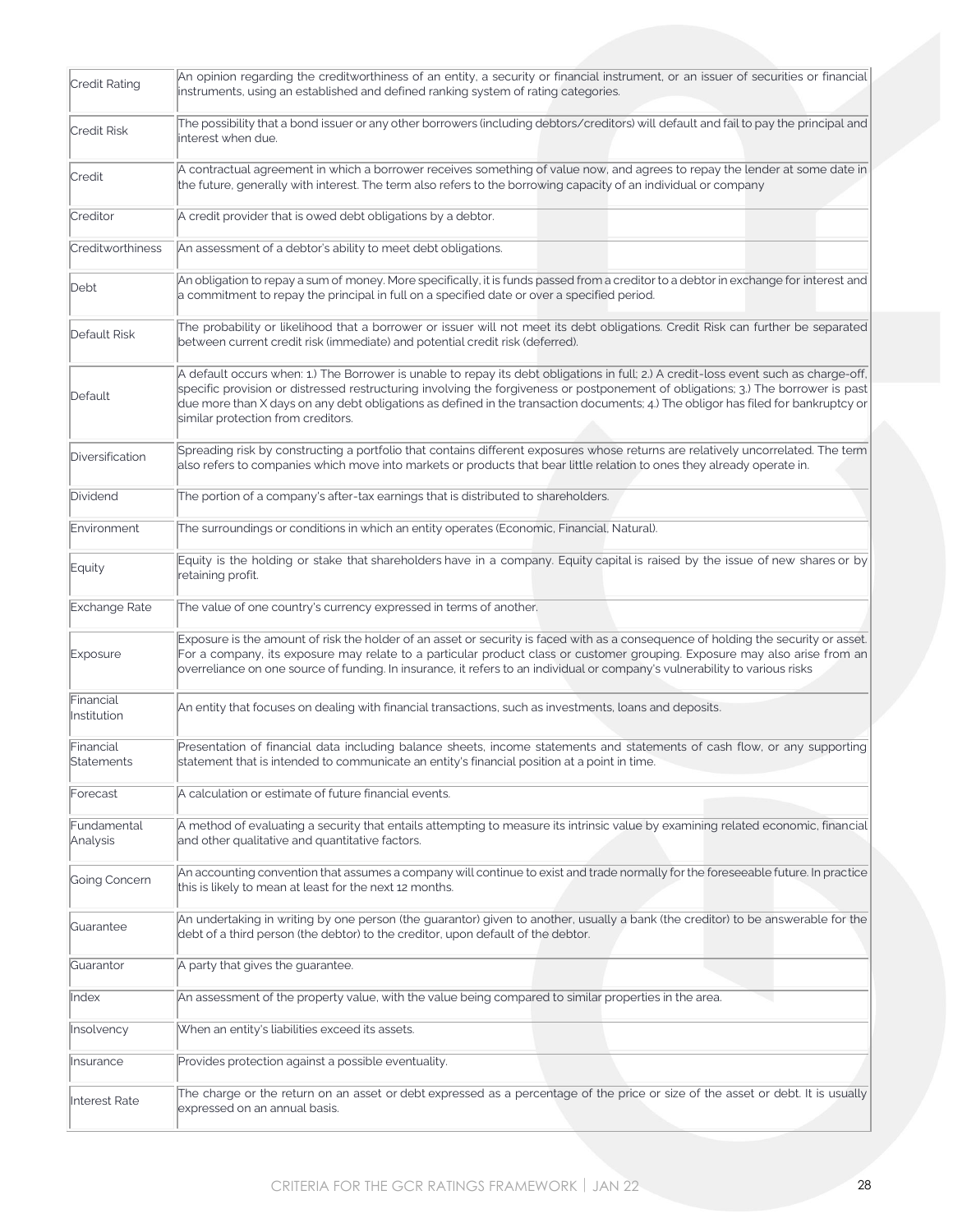| Interest                       | Scheduled payments made to a creditor in return for the use of borrowed money. The size of the payments will be determined<br>by the interest rate, the amount borrowed or principal and the duration of the loan.                                                                                                                                                                                                                                                                                                                        |
|--------------------------------|-------------------------------------------------------------------------------------------------------------------------------------------------------------------------------------------------------------------------------------------------------------------------------------------------------------------------------------------------------------------------------------------------------------------------------------------------------------------------------------------------------------------------------------------|
| Intermediary                   | A third party in the sale and administration of insurance products.                                                                                                                                                                                                                                                                                                                                                                                                                                                                       |
| International Scale<br>Rating. | An opinion of creditworthiness relative to a global pool of issuers and issues.                                                                                                                                                                                                                                                                                                                                                                                                                                                           |
| Irrevocable                    | Not able to be changed, reversed, recovered and final.                                                                                                                                                                                                                                                                                                                                                                                                                                                                                    |
| <b>Issue Ratings</b>           | See GCR Rating Scales, Symbols and Definitions.                                                                                                                                                                                                                                                                                                                                                                                                                                                                                           |
| <b>Issuer Ratings</b>          | See GCR Rating Scales, Symbols and Definitions.                                                                                                                                                                                                                                                                                                                                                                                                                                                                                           |
| Issuer                         | The party indebted or the person making repayments for its borrowings.                                                                                                                                                                                                                                                                                                                                                                                                                                                                    |
| Joint Venture                  | A project or other business activity in which two persons or companies partner together to conduct the project.                                                                                                                                                                                                                                                                                                                                                                                                                           |
| Layer                          | A horizontal segment of the liability insured, e.g., the second R100,000 of a R500,000 liability is the first layer if the cedent retains<br>R100,000 but a higher layer if it retains a lesser amount.                                                                                                                                                                                                                                                                                                                                   |
| LC                             | An LC is a quarantee by a bank on behalf of a corporate customer that payment will be made if that entity cannot to meet its<br>obligations.                                                                                                                                                                                                                                                                                                                                                                                              |
| Legal Opinion                  | An opinion regarding the validity and enforceable of a transaction's legal documents.                                                                                                                                                                                                                                                                                                                                                                                                                                                     |
| Leverage                       | With regard to corporate analysis, leverage (or gearing) refers to the extent to which a company is funded by debt.                                                                                                                                                                                                                                                                                                                                                                                                                       |
| Liabilities                    | All financial claims, debts or potential losses incurred by an individual or an organisation.                                                                                                                                                                                                                                                                                                                                                                                                                                             |
| Liquidity                      | The speed at which assets can be converted to cash. It can also refer to the ability of a company to service its debt obligations<br>due to the presence of liquid assets such as cash and its equivalents. Market liquidity refers to the ease with which a security can<br>be bought or sold quickly and in large volumes without substantially affecting the market price.                                                                                                                                                             |
| Loan                           | A sum of money borrowed by a debtor that is expected to be paid back with interest to the creditor. A debt instrument where<br>immovable property is the collateral for the loan. A mortgage gives the lender a right to take possession of the property if the<br>borrower fails to repay the loan. Registration is a prerequisite for the existence of any mortgage loan. A mortgage can be<br>registered over either a corporeal or incorporeal property, even if it does not belong to the mortgagee. Also called a Mortgage<br>bond. |
| Long-Term Rating               | A long term rating reflects an issuer's ability to meet its financial obligations over the following three to five year period, including<br>interest payments and debt redemptions. This encompasses an evaluation of the organisation's current financial position, as well<br>as how the position may change in the future with regard to meeting longer term financial obligations.                                                                                                                                                   |
| Long-Term                      | Not current; ordinarily more than one year.                                                                                                                                                                                                                                                                                                                                                                                                                                                                                               |
| Loss                           | 1. A tangible or intangible, financial or non-financial loss of economic value. 2. The happening of the event for which insurance<br>pays (insurance).                                                                                                                                                                                                                                                                                                                                                                                    |
| Mandate                        | Authorisation or instruction to proceed with an undertaking or to take a course of action. A borrower, for example, might instruct<br>the lead manager of a bond issue to proceed on the terms agreed.                                                                                                                                                                                                                                                                                                                                    |
| Margin                         | A term whose meaning depends on the context. In the widest sense, it means the difference between two values.                                                                                                                                                                                                                                                                                                                                                                                                                             |
| Market                         | An assessment of the property value, with the value being compared to similar properties in the area.                                                                                                                                                                                                                                                                                                                                                                                                                                     |
| Maturity                       | The length of time between the issue of a bond or other security and the date on which it becomes payable in full.                                                                                                                                                                                                                                                                                                                                                                                                                        |
| Monetary Policy                | Measures taken by the central bank to influence the quantity of money or the rate of interest with a view to achieving stable<br>prices, full employment and economic growth.                                                                                                                                                                                                                                                                                                                                                             |
| Moratorium                     | A period of time in which an activity is suspended until such time as a change in circumstances permits its removal. For example,<br>a borrower can declare a moratorium on the repayments of the principal, and sometimes the interest, on a loan.                                                                                                                                                                                                                                                                                       |
| National Scale<br>Rating       | National scale ratings measure creditworthiness relative to issuers and issues within one country.                                                                                                                                                                                                                                                                                                                                                                                                                                        |
| Notching                       | A movement in ratings.                                                                                                                                                                                                                                                                                                                                                                                                                                                                                                                    |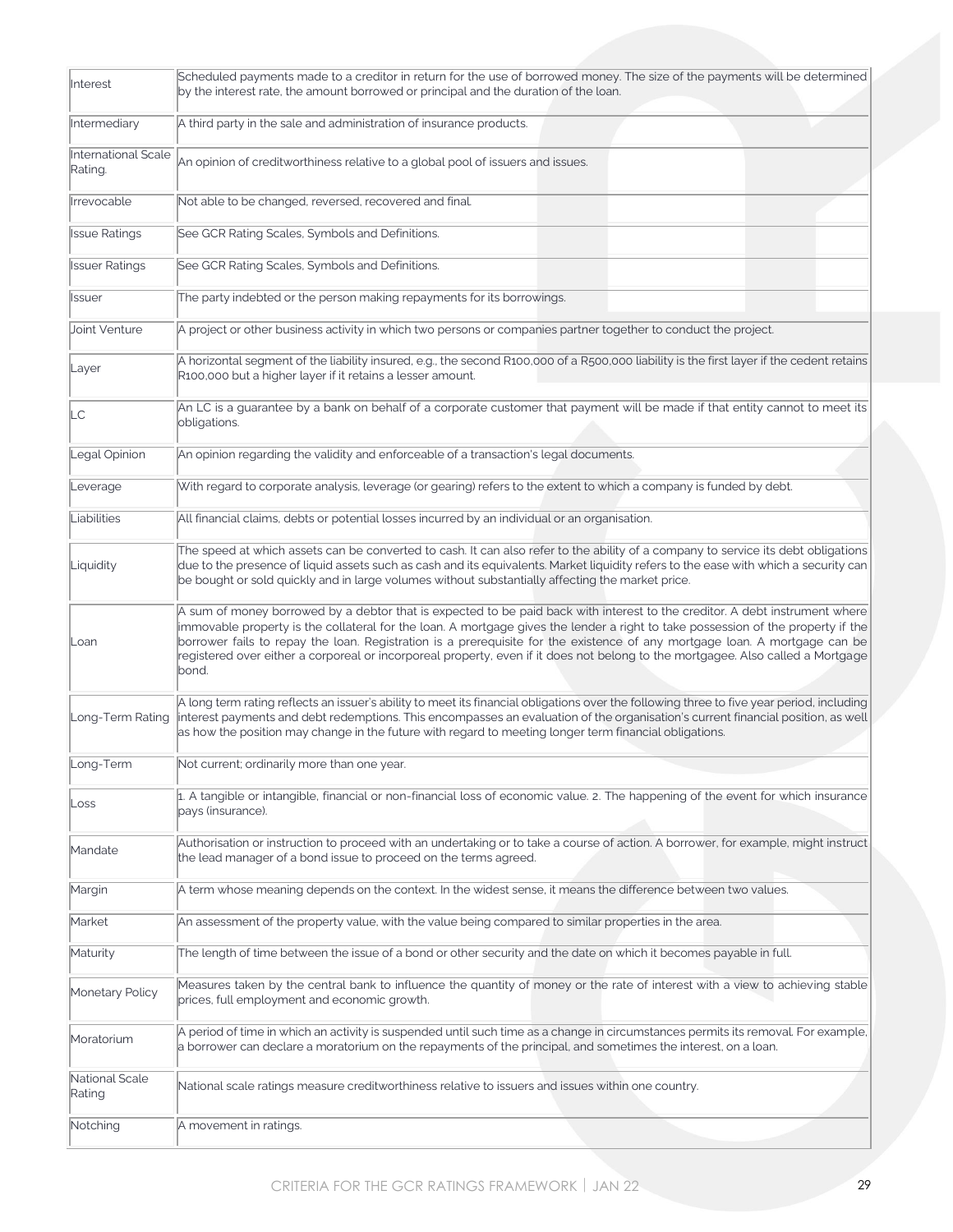| Obligation               | The title given to the legal relationship that exists between parties to an agreement when they acquire personal rights against<br>each other for entitlement to perform.                                                                                                                                              |
|--------------------------|------------------------------------------------------------------------------------------------------------------------------------------------------------------------------------------------------------------------------------------------------------------------------------------------------------------------|
| <b>Off Balance Sheet</b> | Off balance sheet items are assets or liabilities that are not shown on a company's balance sheet. They are usually referred to in<br>the notes to a company's accounts.                                                                                                                                               |
| <b>Operational Risk</b>  | The risk of loss resulting from inadequate or failed internal processes, people or systems or from external events. This includes<br>legal risk, but excludes strategic risk and reputational risk.                                                                                                                    |
| Option                   | An option gives the buyer or holder the right, but not the obligation, to buy or sell an underlying financial asset at a pre-determined<br>price.                                                                                                                                                                      |
| Parent Company           | The senior company in a group or fleet of insurers.                                                                                                                                                                                                                                                                    |
| Pari Passu               | Side by side; at the same rate or on an equal footing. Securities issued with a pari passu clause have rights and privileges that are<br>equivalent to those of existing securities of the same class.                                                                                                                 |
| Policy                   | The legal document issued by the company to the policyholder, which outlines the conditions and terms of the insurance.                                                                                                                                                                                                |
| Political Risk           | The risk associated with investing and operating in a country where political changes may have a negative impact on earnings or<br>returns.                                                                                                                                                                            |
| Premium                  | The price of insurance protection for a specified risk for a specified period of time.                                                                                                                                                                                                                                 |
| Private                  | An issuance of securities without market participation, however, with a select few investors. Placed on a private basis and not in<br>the open market.                                                                                                                                                                 |
| Ranking                  | A priority applied to obligations in order of seniority.                                                                                                                                                                                                                                                               |
| <b>Real Estate</b>       | Property that consists of land and / or buildings.                                                                                                                                                                                                                                                                     |
| Refinance                | The issue of new debt to replace maturing debt. New debt may be provided by existing or new lenders, with a new set of terms<br>in place.                                                                                                                                                                              |
| Refinancing              | The issue of new debt to replace maturing debt. New debt may be provided by existing or new lenders, with a new set of terms<br>in place.                                                                                                                                                                              |
| Release                  | An agreement between the creditor and debtor, in terms of which the creditor release the debtor from its obligations.                                                                                                                                                                                                  |
| Repayment                | Payment made to honour obligations in regards to a credit agreement in the following credited order: 3.) Satisfy the due or unpaid<br>interest charges; 4.) Satisfy the due or unpaid fees or charges; and 5.) To reduce the amount of the principal debt.                                                             |
| Reserve                  | (1) An amount representing actual or potential liabilities kept by an insurer to cover debts to policyholders. (2) An amount allocated<br>for a special purpose. Note that a reserve is usually a liability and not an extra fund. On occasion a reserve may be an asset, such<br>las a reserve for taxes not yet due. |
| Reserves                 | A portion of funds allocated for an eventuality.                                                                                                                                                                                                                                                                       |
| Risk Management          | Process of identifying and monitoring business risks in a manner that offers a risk/return relationship that is acceptable to an<br>entity's operating philosophy.                                                                                                                                                     |
| Risk                     | The chance of future uncertainty (i.e. deviation from expected earnings or an expected outcome) that will have an impact on<br>objectives.                                                                                                                                                                             |
| Senior                   | A security that has a higher repayment priority than junior securities.                                                                                                                                                                                                                                                |
| Shareholder              | An individual, entity or financial institution that holds shares or stock in an organisation or company.                                                                                                                                                                                                               |
| Short Term               | Current; ordinarily less than one year.                                                                                                                                                                                                                                                                                |
| Sovereign Debt           | A bond issued by a government or a government-backed agency.                                                                                                                                                                                                                                                           |
| Sovereign Risk           | The risk of default by the government of a country on its obligations.                                                                                                                                                                                                                                                 |
| Spread                   | The interest rate that is paid in addition to the reference rate for debt securities.                                                                                                                                                                                                                                  |
| Structured<br>Finance    | A method of raising funds in the capital markets. A Structured Finance transaction is established to accomplish certain funding<br>objectives whist reducing risk.                                                                                                                                                     |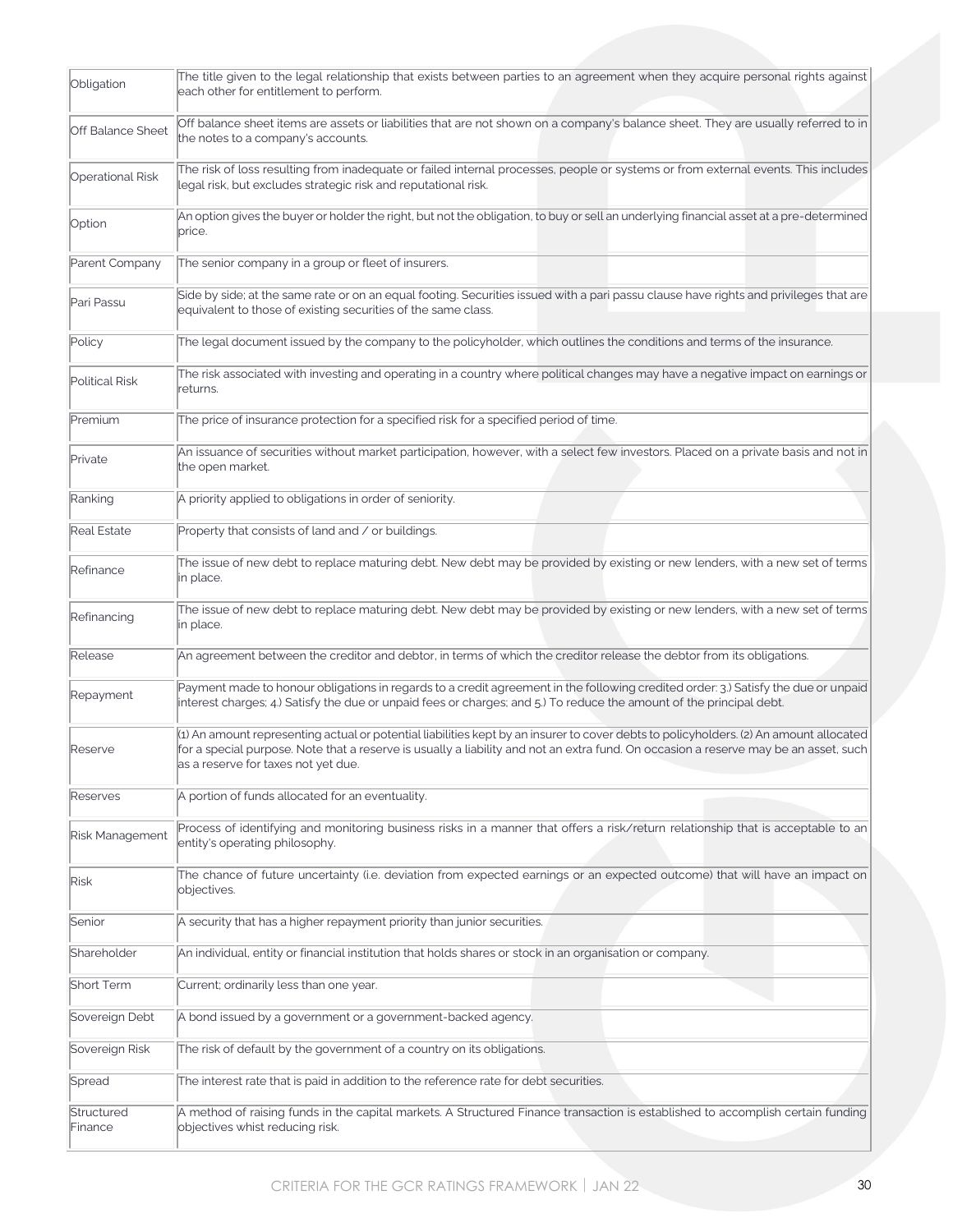| Subordination     | The prioritising of the payment of interest and principal payments to tranches (senior, junior etc. Senior tranches are paid before<br>liunior tranches.                                                  |
|-------------------|-----------------------------------------------------------------------------------------------------------------------------------------------------------------------------------------------------------|
| Taxation          | A source of government revenue levied on income and accruals.                                                                                                                                             |
| <b>Total Risk</b> | Both systematic and unsystematic risks.                                                                                                                                                                   |
| Turnover          | The total value of goods or services sold by a company in a given period. Also known as revenue or sales. Turnover can also refer<br>to the total volume of trades in a market during a given period.     |
| Unconditional     | Not subject to any conditions.                                                                                                                                                                            |
| Weighted Average  | An average resulting from the multiplication of each component by a factor reflecting its importance or, relative size to a pool of<br>lassets or liabilities.                                            |
| Weighted          | The weight that a single obligation has in relation to the aggregated pool of obligations. For example, a single mortgage principal<br>balance divided by the aggregated mortgage pool principal balance. |